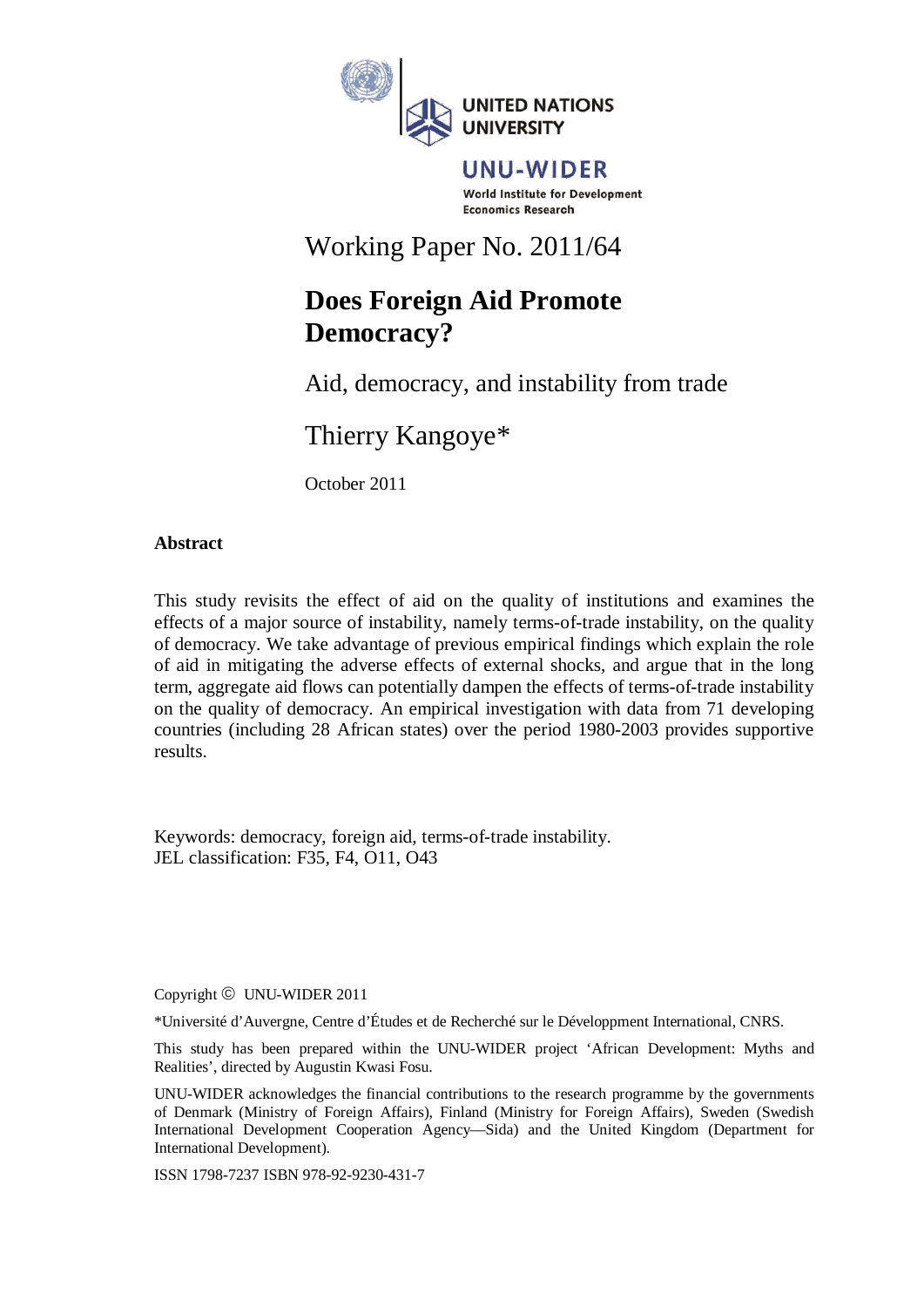*The World Institute for Development Economics Research (WIDER) was established by the United Nations University (UNU) as its first research and training centre and started work in Helsinki, Finland in 1985. The Institute undertakes applied research and policy analysis on structural changes affecting the developing and transitional economies, provides a forum for the advocacy of policies leading to robust, equitable and environmentally sustainable growth, and promotes capacity strengthening and training in the field of economic and social policy making. Work is carried out by staff researchers and visiting scholars in Helsinki and through networks of collaborating scholars and institutions around the world. www.wider.unu.edu publications@wider.unu.edu*

UNU World Institute for Development Economics Research (UNU-WIDER) Katajanokanlaituri 6 B, 00160 Helsinki, Finland

Typescript prepared by Rosaleen McDonnell.

The views expressed in this publication are those of the author(s). Publication does not imply endorsement by the Institute or the United Nations University, nor by the programme/project sponsors, of any of the views expressed.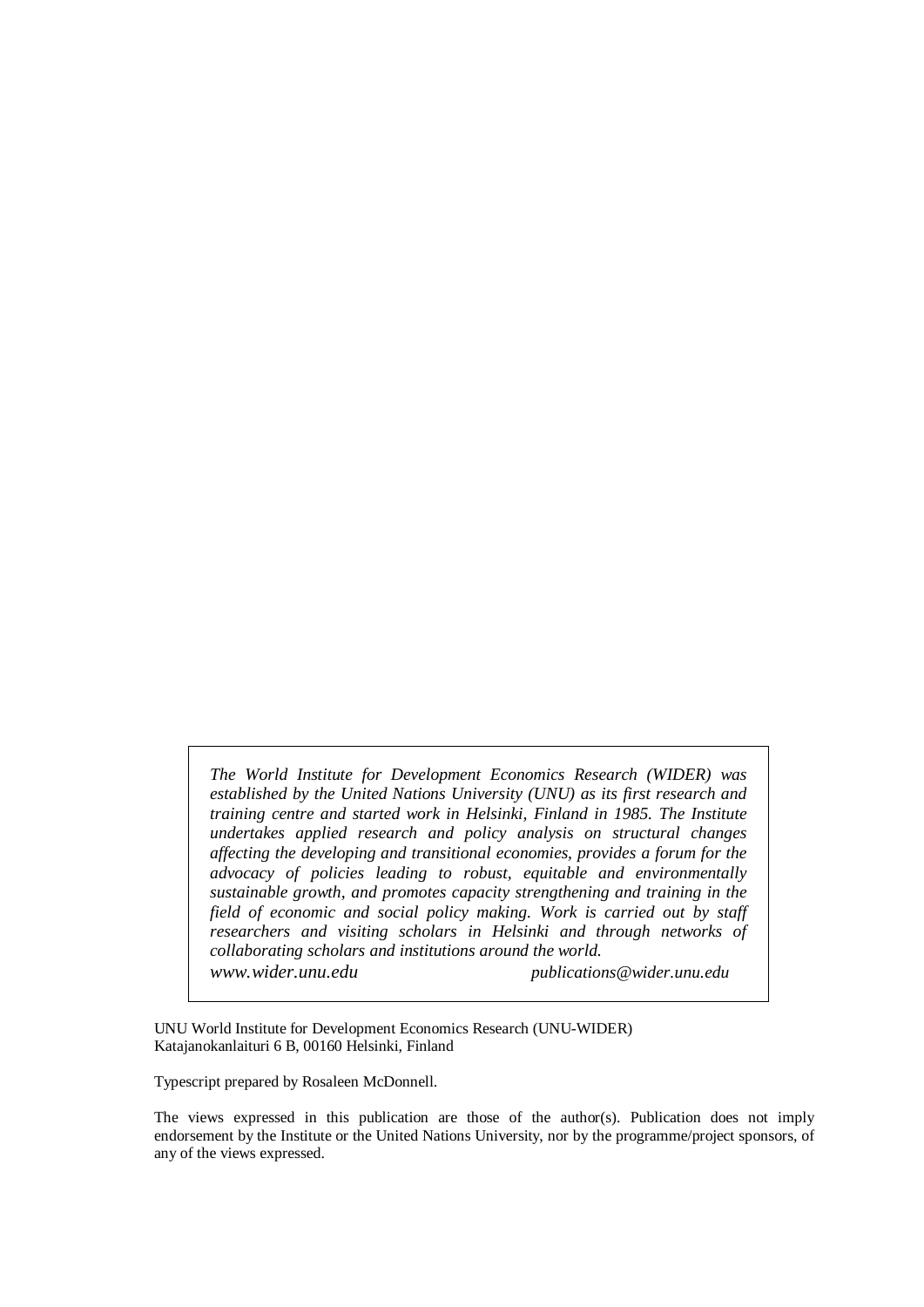## **1 Introduction**

The positive role of institutions on development has been widely assessed and confirmed: fundamentally institutions cause economic growth and development (Rodrik et al. 2004; North 1990; Hall and Jones 1999; Acemoglu et al. 2001). The obvious next question for some scholars has been to understand how countries acquire good institutions. Rodrik (2000) explained that countries face two strategies to optimize their institutions: copying wellfunctioning institutions from advanced countries (with a risk of failure, since the effectiveness of institutions is highly specific to local conditions), or taking advantage of local knowledge and engaging in an experimentation process of institutional designs.

However, from another policy point of view, one can propose an alternative formulation of strategies: still following Rodrik (2000), a first strategy suggests that countries invest their resources directly in institutional improvement (through experimentation or copying from abroad), which can be costly for their current economic performance, while a second strategy suggests that instead of focusing directly on institutions, countries give preference to an indirect way of institution-building. They can do this by investing their resources in some of the factors that determine the emergence of good institutions, such as economic performance.

As we will discuss in the next section, growth stability matters for institution building and external assistance can be given a role; and this is the purpose of this research. As a matter of fact, recent studies on aid effectiveness have highlighted macroeconomic instability as a factor of aid effectiveness. Guillaumont and Chauvet (2001); Chauvet and Guillaumont (2004, 2007); Collier and Dehn (2001); Collier and Goderis (2007) have all shown that aid, by protecting growth against the negative effects of shocks, is more effective in vulnerable countries. The core assumption of our study is based on these findings and can be formulated as follows: if one admits that stable growth is good for institution-building, and that aid can make growth more stable by protecting it against shocks, a positive effect of aid on institutions in countries exposed to these shocks can therefore be expected. The question this research answers is important since reducing the adverse effects of macroeconomic instability has become a great challenge for developing countries.

We focus in this research on democracy, as measured by synthetic indexes. As a matter of fact, democracy is considered as a meta-institution which helps to build better institutions, helps societies to select good economic institutions from those available to them, and delivers higher-quality growth (i.e. growth that is more stable, better redistributed and more predictable) (Rodrik 1997, 2000). Democracy has also gained importance with the worldwide diffusion of its ideology, which has induced a great deal of pressure for the underdeveloped world to adopt democratic forms of governments. We also focus in this research on terms-oftrade fluctuations as a source of instability, since most developing countries rely on the export of primary products and are dependent on world markets, making them particularly sensitive to terms-of-trade fluctuations. Moreover, given the exogenous character of the terms-of-trade fluctuations means we can assume that the data we use provides some technical benefits in the econometric estimations.1

<sup>1</sup> We discuss this argument in Section 4.3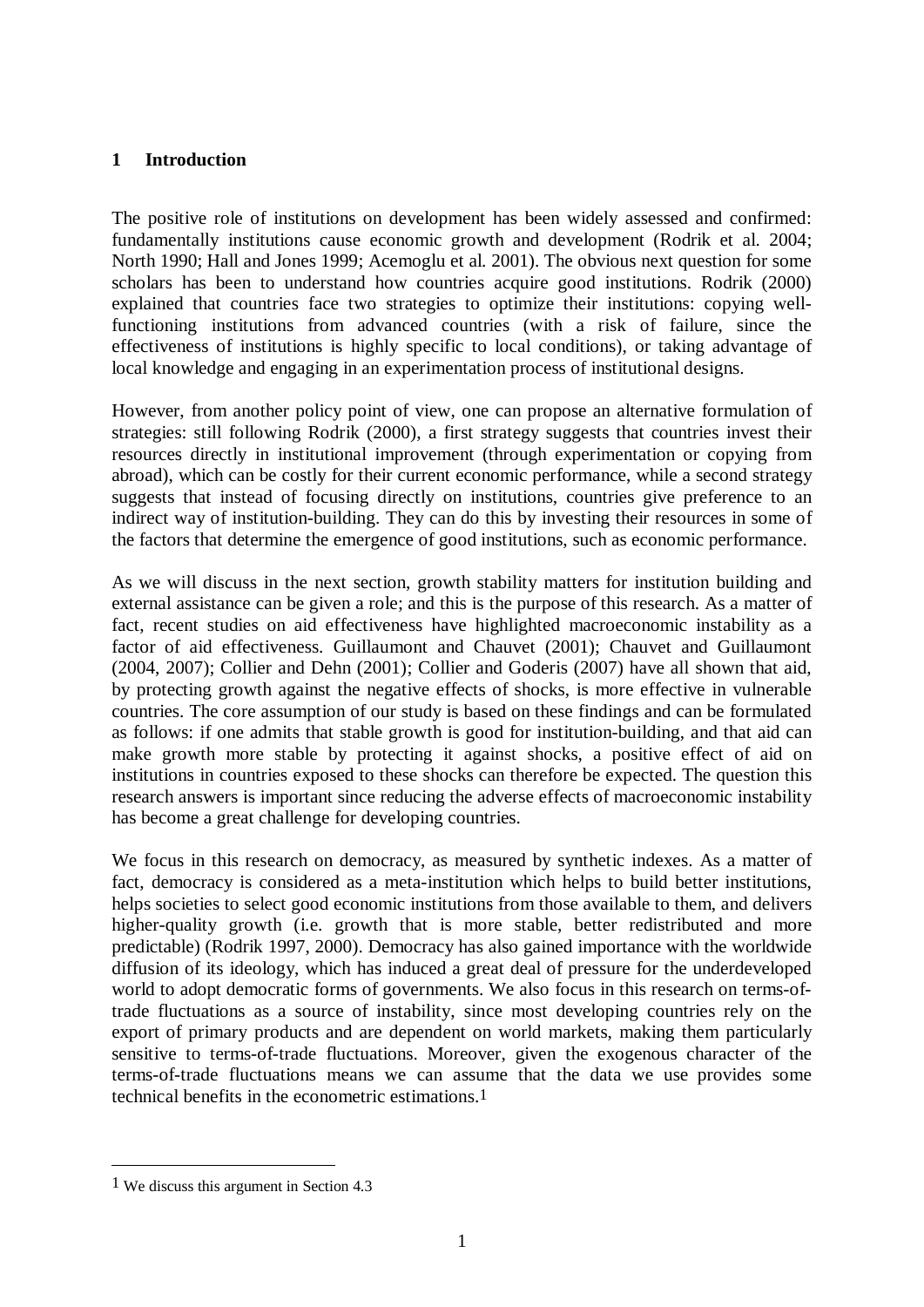We demonstrate empirically that terms-of-trade instability is a source of income instability, which has negative effects on democracy, and that aid has a positive effect on the quality of democracy. We explain that this is probably due to the 'growth-stabilizing' effect of aid shown in previous studies. We use panel data from 71 developing and emerging countries<sup>2</sup> over the period 1980-2003 (pooled in to two twelve-year period) and find evidence that aid mitigates the adverse effects of terms-of-trade instability on democracy. The effect of aid on institutions susceptible to instability is assessed through an interactive variable equal to the product of aid and terms-of-trade instability. We also use instrumental variables to isolate the exogenous variation in aid flows. Our results add to the existing literature to the extent that, to our knowledge, our study is the first to explicitly test this effect empirically.

The rest of the paper proceeds as follows: in Section 2 we review the determinants of democracy and the relationships between the instability of economic performance and democracy. In Section 3 we focus on the relationships between aid and democracy and on how aid may have a positive impact on democracy conditional on terms-of-trade stability. Section 4 provides the empirical evaluation of the theoretical arguments, and Section 5 concludes.

# **2 The determinants of democracy**

## **2.1 Non-economic determinants of democracy**

Theoretical and empirical models in the literature have identified and discussed a number of non-economic determinants of democracy, the most referred to being colonial heritage, cultural factors (religious affiliation), and social fractionalization.

# *Colonial heritage*

Depending on what countries inherited from their previous rulers (e.g. regarding political freedom), colonial heritage could be a determinant of democracy. British colonial heritage is the most cited colonial heritage variable in the literature on the determinants of democracy and is quite widely evidenced as good for democracy (Weiner 1987; Lipset 1996; Mainwaring and Shugart 1997). According to these authors, British colonists handed down traditions of law (reducing the control of local landed elites over the colonial state), parliamentarism and civil service professionalism that left their former colonies in a better position to sustain open rule than the former colonies of other European powers. Lipset et al. (1993) also argue that British rule provided a crucial learning experience for subsequent democracy. Przeworski et al. (2000a) support this view by arguing that transitions to democracy are more likely in former British colonies, where citizens had an historical positive experience with democratic practice.

However, the empirical evidence for these arguments is not clear. When testing the effect of colonial history on democracy, La Porta et al. (1999) find a positive relationship between British colonial heritage and democracy, while Barro (1999) only succeeded in identifying an indirect effect through economic development factors (standard of living and education).

<sup>2</sup> See the complete list in Appendix B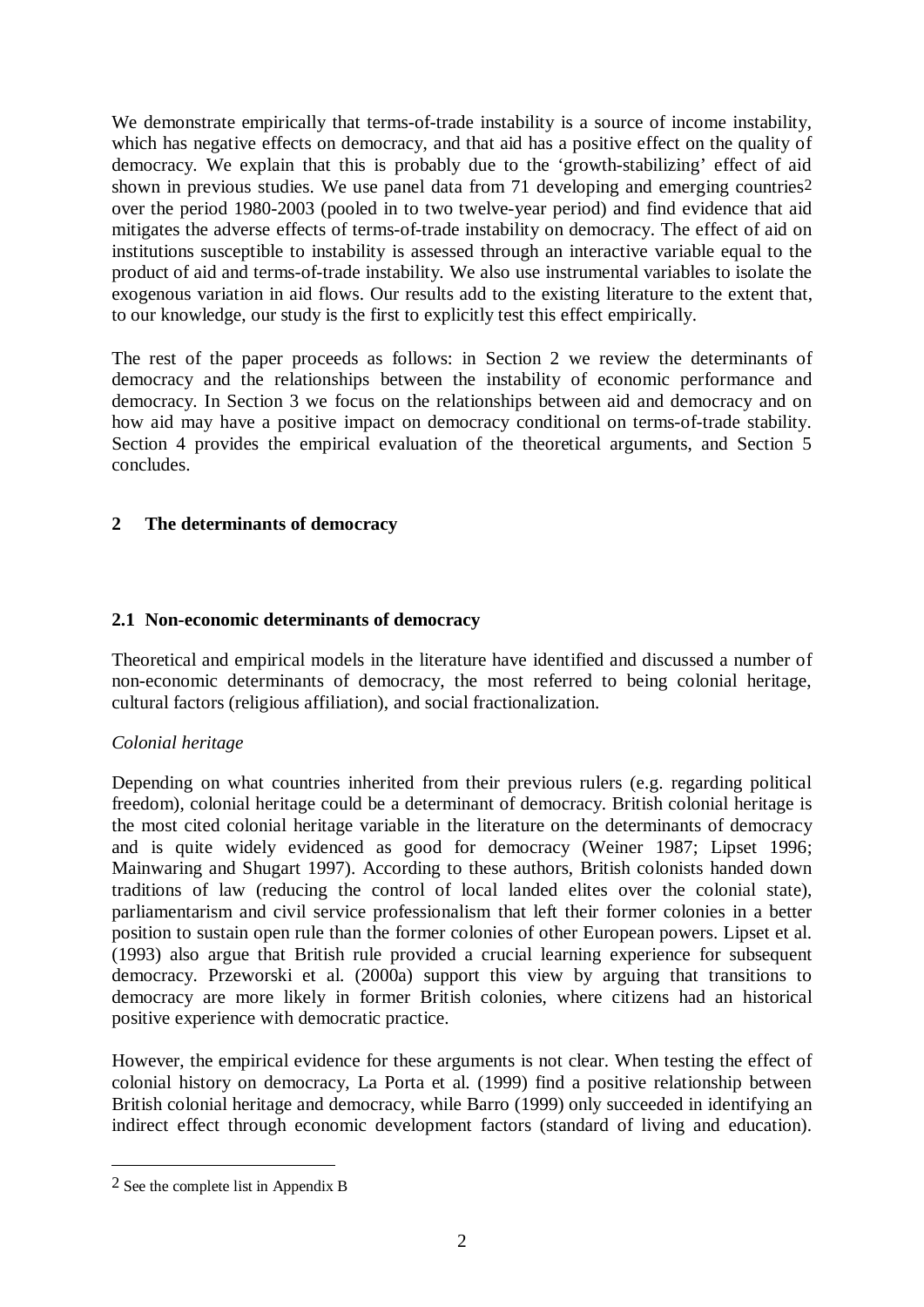Barro (1996) argues that the former colonies of Britain and Spain are substantially more democratic than are those of France, Portugal or other countries. However, he concludes that the breakdown among different colonizers is irrelevant and colonial history is insignificant for democracy when measures of the standard of living (such as schooling and infant mortality) are held constant.

# *Ethnic diversity*

Much academic writing on the determinants of democracy assumes that social heterogeneity lowers democracy's prospects. A number of eminent political scientists have seen diverse societies as disadvantaged when it comes to democratization (Lijphart 1977; Dahl 1971; Rabushka and Shepsle 1972; Welsh 1993). According to them, ethnic differences divide society and make compromise and consensus difficult. Heterogeneity also potentially undermines open politics by increasing the risk of intercommunal violence. As political parties and other organizations are formed more readily around ethnicity than other identities, political entrepreneurs have an incentive to play on such divisions and to neglect efforts to mobilize citizens around civil rights and class concerns (Horowitz 1985). Fish and Brooks (2004) also explain that more ethnically diverse countries are less likely to sustain democracy because ethnic diversity, by contributing to inequality, can reduce democratic tendencies. The 2001 Freedom House survey provided support for these points by showing that democracy has been significantly more successful in mono-ethnic societies than in ethnically divided and multi-ethnic societies (Karatnycky 2002). Barro (1999) in his empirical investigation of the determinants of democracy also highlighted that the population's degree of heterogeneity with respect to ethnicity, language and culture also matter for democracy, the common idea being that more heterogeneous societies are less able to sustain democracy.

# *Religious affiliation*

Religious affiliation has also been stressed as an important determinant of democracy (see Huntington 1991; Lipset 1994; Boone 1996) although theory about the relationships between religion and political structure is not very well developed. Some authors have pointed out the deficit of democracy in the Muslim world and have then negatively associated affiliation to Muslim religion to democratic performance (Karatnycky 2002; Goodwin 1995; Mayer 1998; Fish 2002). According to their analysis, the fusion of temporal and spiritual authority in Islamic thought, the subordination of women, and a culture of intolerance predispose Muslim societies to authoritarianism.

From an empirical point of view, Barro (1999), from a set of over 100 countries from 1960 to 1995, provides statistical evidence that Protestant countries are nearly always highly democratic, whereas Muslim countries are usually not democratic. However, his empirical analysis also show that the effects of religion on democracy are likely to work through the channels of economic development variables such as the gap between male and female education and the indicators of standard of living.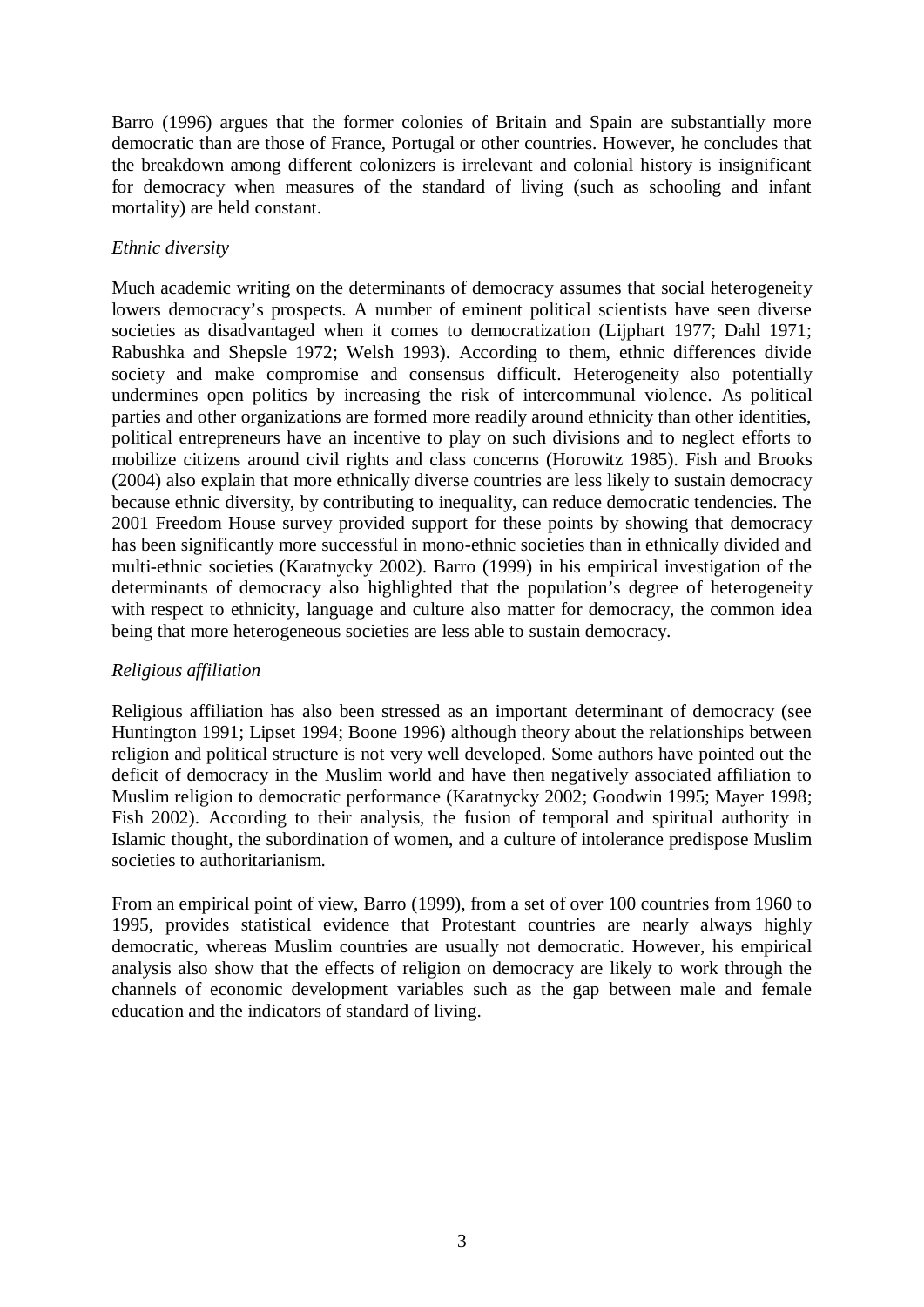## **2.2 Economic performance and democracy**

To what extent does democracy lead to development economic outcomes such as economic growth3 and high levels of income? This question has been the subject of much interest in the field of political economy. Competing theoretical and empirical studies have yielded few robust conclusions supporting each of the possibilities: 'democracy facilitates development', 'democracy hinders development', and 'there is no independent relationship between democracy and development outcomes'. Using indices of democracy (political openness, political regimes, civil liberties), a huge empirical literature has examined the question by looking at the causal effects of democracy on economic growth, and has come to inconclusive findings. Helliwell (1994) finds that while democracy (measured by the indexes of political rights and civil liberties) positively affects education and investment, and has a negative and insignificant impact on growth once these factors are controlled for, concluding that democracy has no significant effect on economic growth. Barro (1996) highlights a nonlinear relationship between democracy and growth. His results explain that at low levels of democracy, growth increases with democracy and at higher levels of democracy, growth decreases with democracy. The work of Monali (1997) finds a positive association between the degree of non-elite participation in politics and economic growth. Tavares and Wacziarg (2001) find that the positive effect of democracy on growth works through the channels of education, reduced inequality and lower government consumption.

Rodrik (1997) investigates the effect of democracy (as measured by indexes of civil liberties and political rights) on economic performance and shows that compared with autocracies, democracies yield higher and more predictable growth rates. Tavares and Wacziarg (2001) provide empirical evidence that after taking into account the positive and negative indirect effects of democracy on growth (negative effect through physical capital accumulation and government consumption and positive effect through the accumulation of human capital and the lowering of income inequality), the overall effect of democracy on economic growth is moderately negative. Barro (1999) explains that the net effect of democracy on growth is uncertain. While an expansion of political freedom provides a check on governmental power and thereby limits the potential of public officials to amass personal wealth and to carry out unpopular policies, it may also encourage rich-to-poor redistributions of income and thus enhance the power of interest groups. Using a measure of democracy based upon the number of years that a country can be regarded as a democracy, De Haan and Siermann (1996) conclude that there is no robust relationship between democracy and economic growth. Recent research by Persson and Tabellini (2006) found support for the contention that the relationship between democracy and economic growth depends on the details of democratic regimes such as electoral rules, forms of government, stability and persistence of democratic institutions.

Summing up, what comes out from the number of studies that have investigated the causal relationships from democracy to economic development and growth is that there are no robust findings.

However, interestingly, within the huge analytical literature about the beneficial effects of democracy on economic performance and development, a number of studies have also

<sup>&</sup>lt;sup>3</sup> For a complete survey of economic theories on the link between democracy and growth, see Przeworski and Limongi (1993) and Przeworski et al. (2000b).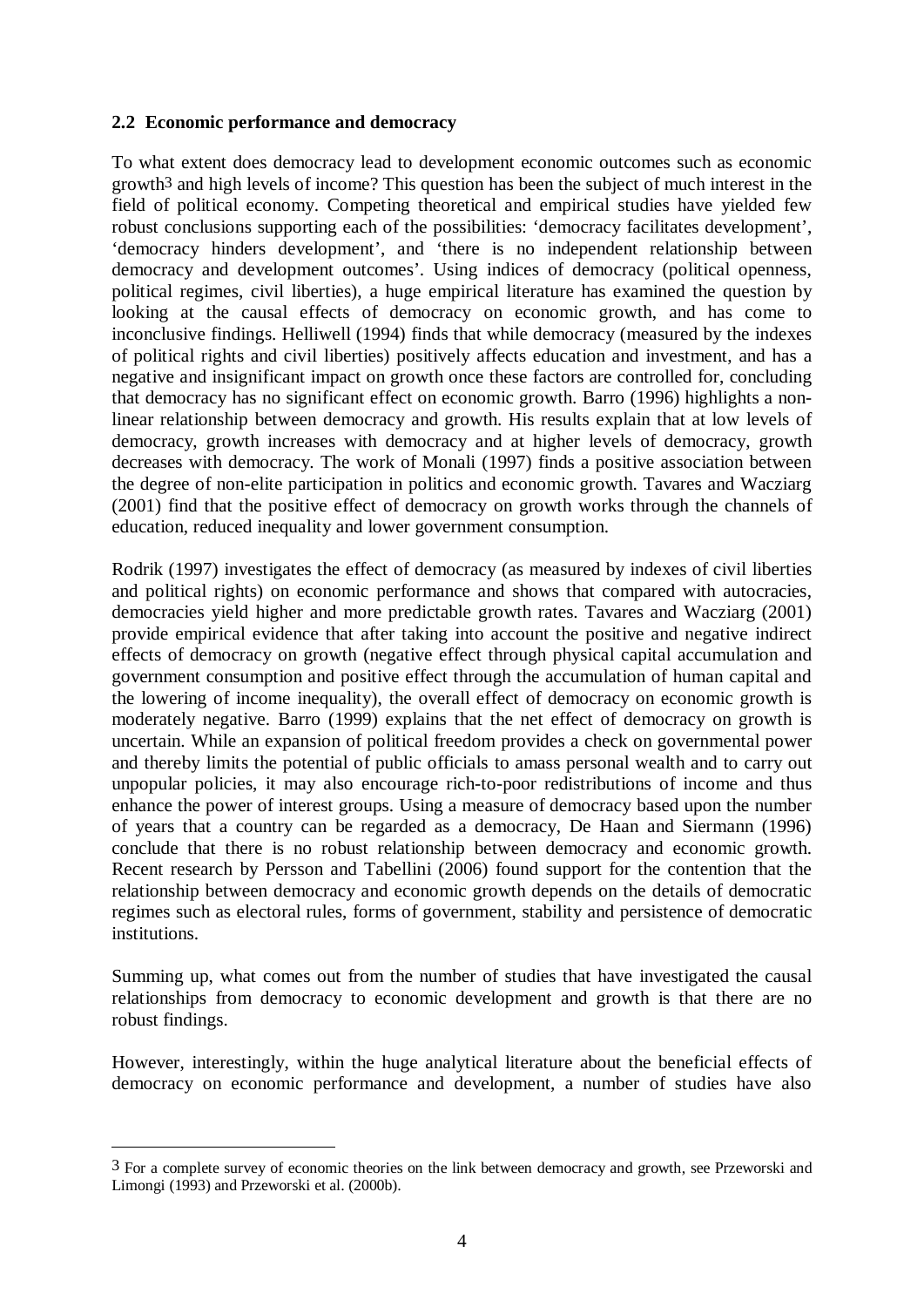addressed the inverse linkage between democracy and economic development outcomes, that is the effect of income on democracy.

The modernization theory articulated by Lipset (1959) claims that countries should become more democratic as they become richer. This seminal work of Lipset (1959) discusses a broad category of economic development as a determinant of democracy, including indices of wealth (per capita income), of urbanization and of industrialization. The key element of this hypothesis is that richer countries are more willing to promote democratic values and receptivity to democratic political tolerance norms.

A great deal of studies have followed up this theory by recognizing that the level of income is an important background condition for democracy (Lipset 1960; Dahl 1971; Bollen 1979; Lipset 1994), although the exact form of the relationship is still a matter of debate. However, this theory has received mixed empirical support. While Barro (1999) and Helliwell (1994) find that improvements in the standard of living (or income level) favour democracy (as measured by a subjective indicator of electoral rights, political rights and civil liberties), Acemoglu et al. (2005a) use post-war data to highlight that when the factors that simultaneously affect income and democracy are controlled for, the strong cross-country correlation between democracy and a high level of income no longer results in a causal effect of income on democracy.

Recent studies of democratization do however point out that other factors can play a

causal role in the emergence of democracy. Sachs and Warner (2001) and Ross (2001) highlight the natural resource endowments of countries and argue that greater reliance on mineral exports leads to a concentration of power, reducing the probability that dictatorships will become democratic. The work of Lipset (1959) predicts that a better educated population favours democracy and democratic practices because education provides individuals with a higher value of staying politically involved. While a number of empirical studies provide support to this view Barro (1999); Przeworski et al. (2000b); Glaeser et al. (2004) and Acemoglu et al. (2005b) all find that when considering the variations between countries, there is no evidence that countries that increase their education are more likely to become democratic.

# **2.3 Instability of economic performance and democracy: causation and reverse causation**

Few academic works deal explicitly with issues about causal relationships between macroeconomic instability (or its determining factors) and the quality of institutions. One aim of this study is to explain how macroeconomic instability (more precisely terms-of-trade instability) can affect the quality of democracy. However, the well-known papers in the literature about macroeconomic instability and institutions has been interested in the reverse causation, that is the institutional causes of instability. Rodrik (1997) has explained that countries with weak institutions of conflict management, and in which latent social conflicts exist, are more likely to experience severe external shocks. The core idea of his argumentation is that shocks (or, more precisely, negative terms-of-trade shocks), by reducing the degree to which wealth is redistributed, weaken growth stability because of the resulting redistribution conflicts. This idea leads to the conclusion that good institutions of conflicts management (democratic institutions, rule of law, good social insurance system etc.) can mitigate the impacts of shocks on growth. Acemoglu et al. (2003) have also explained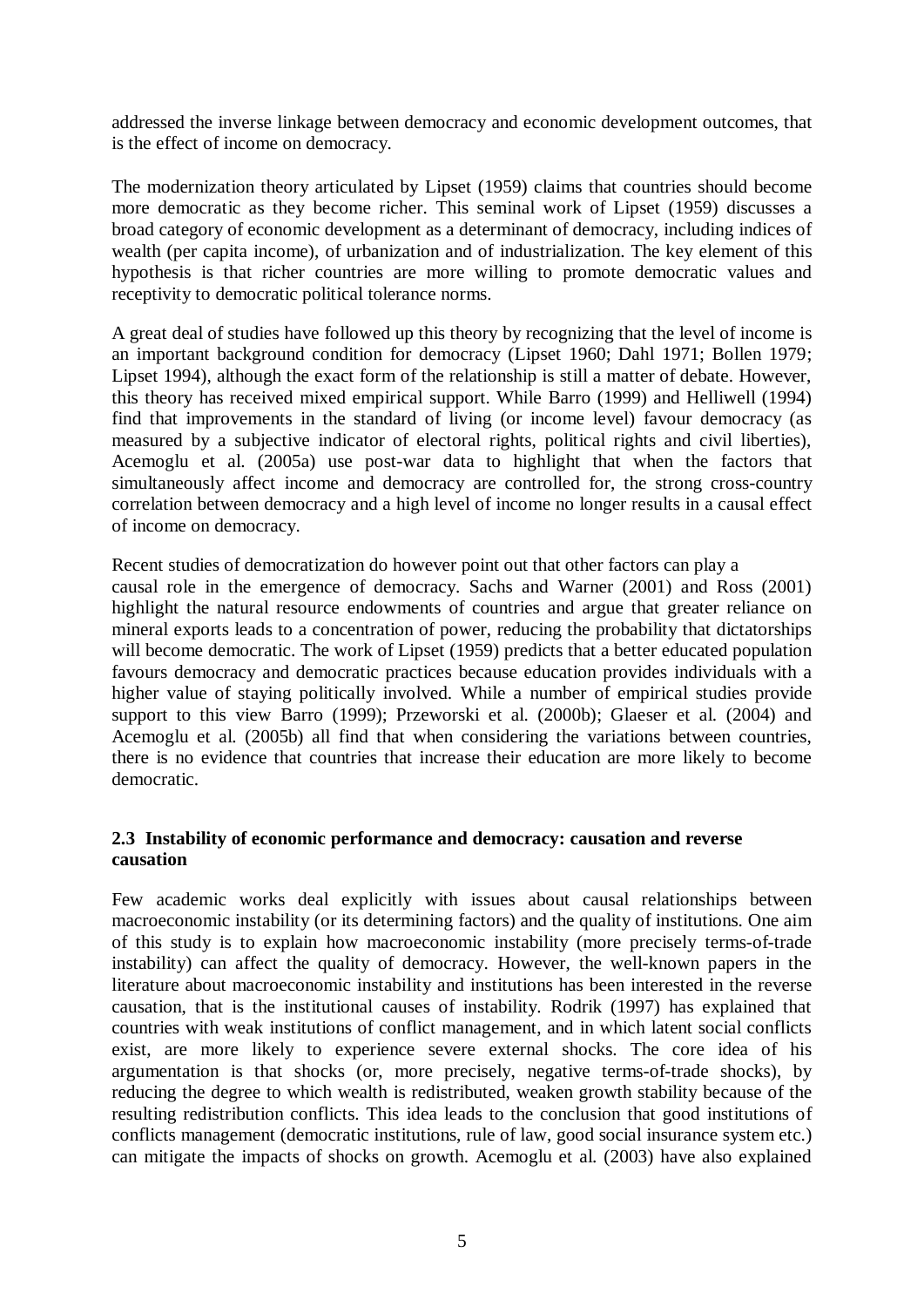that macroeconomic volatility are deeply determined by weak institutions rather than distortionary macroeconomic policies.

Countries characterized by weak institutions are more likely to experience macroeconomic instability, because of weak constraints on the Executive (that favour bad resource redistribution and distortionary policies), lack of entrepreneurs' confidence (which causes investment instability), and weak security of contracts. Democratic institutions have also proved to have direct effects on macroeconomic stability, making countries led by democratic regimes experience greater macroeconomic stability than non-democratic countries (Rodrik 1997; Weede 1996; Almeida and Ferreira 2002; Quinn and Woolley 2001; Mobarak 2005). Yang (2008) has also examined the causal relationship between democracy and growth volatility, and has shown that democratic institutions lower the volatility of real GDP per capita growth in ethnically divided countries.

However, the idea that institutions can be affected by instability also has important policy implications and does concern this research. We are interested, in this study, in knowing how terms-of-trade instability can affect the quality of democracy. Our main theoretical reasoning is that terms-of-trade instability negatively affects democracy by generating income instability (Easterly and Kraay 2000) and in turn, by lowering growth (Mobarak 2005), which has proved to be unfavourable to democratic processes. Academic works interested in the economic determinants of democracy have highlighted the level of development as one of the main determinants (Lipset 1959; Helliwell 1994). Nonetheless, while most of them have established a positive effect of the level of growth on democracy, very few of them have discussed the quality of growth, and more specifically its stability (although the two can be closely related). We support the view that terms-of-trade instability causes *ceteris paribus* growth instability which in turn, weakens democracy. As a matter of fact, growth instability can have an effect on the quality of democracy through (income) growth volatility in various ways.

The first argument is that macroeconomic volatility is costly for growth and development, these being important determinants of democracy. Indeed, development which is favourable to the emergence of good political institutions requires sustained increases in income. The influential work of Ramey and Ramey (1995)4 using a sample 92 countries has shown that countries with higher volatility have lower growth rates. But more interestingly, Mendoza (1997) has shown that volatility associated with terms-of-trade fluctuations could lead to slower growth (depending on the degree of risk aversion). Since we know that democratic institutions are evolving slowly and that their establishment and reinforcement requires financial resources (resources for organizing democratic elections, resources to give means to civil society to be effective, resources for the establishment of an efficient parliament or an independent judicial court etc.) that rely on growth, income volatility which lowers growth appears as a penalizing factor on democracy.

Instability from trade (proxied in this research by terms-of-trade instability) *per se* can also be harmful for democracy. High trade dependency (which increases countries' exposure to external shocks) has been found to be unfavourable for the installation and consolidation of democratic regimes. As a matter of fact, terms-of-trade instability, which can be seen as one of the symptoms of economic dependence and weak diversification is a source of high exposure to fluctuations in world markets and economic instability, which penalizes the

<sup>4</sup> Followed by many other studies.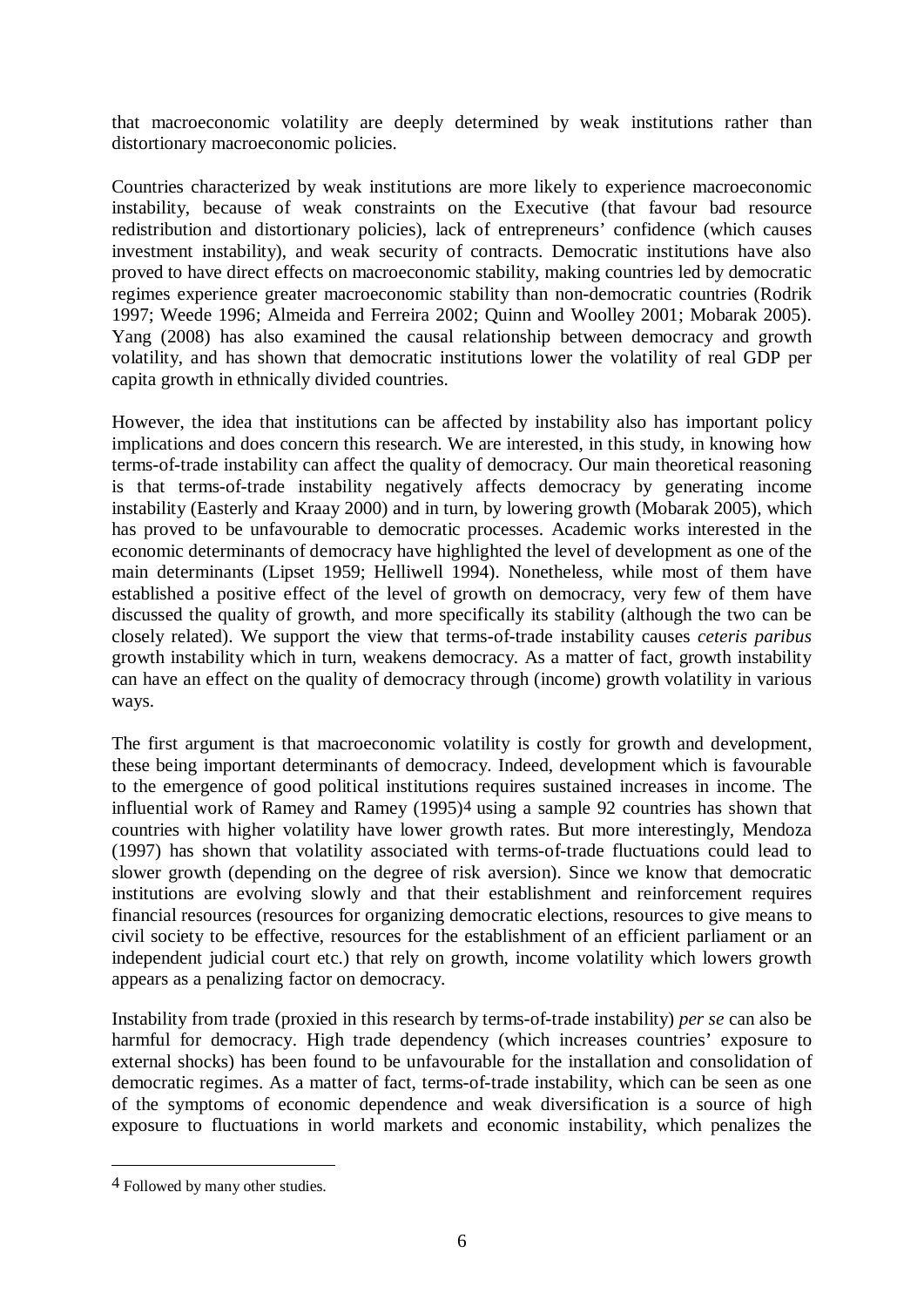stabilization and legitimization of regimes (Huber et al. 1993). Regarding this point, Djankov et al. (2008) have explained that negative shocks bring pressure on governments to reduce democracy.

Income volatility (arising from terms-of-trade instability) can also have a negative effect on democratic institutions by generating uncertainty and risks for resource redistribution within an economy. On the one hand, income instability can create some uncertainty in the politicoeconomic environment which can in turn have a direct negative effect on the democratic process by changing the way of assuming power. On the other hand, this uncertainty can give some incitement to elites in power to exclude other competing political groups in order to maximize current rent capture. So, elites can engage in rent-seeking activities in 'good times' (when income is high)5 if their objective is to smooth their private consumption across time. As a consequence, this can result in weak political competition and therefore in a weak quality of democracy.

# **3 Does foreign aid promote democracy?**

# **3.1 Aid and democracy**

1

Several papers have examined the potential direct impact of aid on institutional development and have found different results on the nature of this impact; the topic has therefore been much debated.

Many of them have focused on legal institutions (rule of law, corruption, bureaucracy, contracts, property rights), others on economic and political institutions, and have found that aid can have negative as well as positive effects on these institutions (see Alesina and Weder (2002); Knack (2001); Brautigam and Knack (2004); Knack and Rahman (2004); Svensson (2000); Goldsmith (2001); McNab and Everhart (2002); Tavares (2003); Hoffman (2003); FMI (2005); Coviello and Islam (2006)).

Regarding the specific effect of aid on democracy, the empirical findings in the literature seem to be less debated. The general view of the relationship between foreign aid and democracy is that one of the purposes of aid is to promote democracy in the developing world. Except for the work of Djankov et al. (2008), which finds that aid has a negative effect on democracy, most of empirical papers conclude that it either has a positive effect or simply no effect. Djankov et al. (2008) explain their findings by the fact that foreign aid could lead politicians in power engaging in rent-seeking activities in order to appropriate aid resources and to exclude other groups from the political process. This damages political institutions because they become less representative and less democratic.

The democracy-building efforts of aid donors potentially contributes to democratization by improving the learning of electoral processes (through technical assistance and conditionalities), and by improving the quality of human resources and income level (Knack, 2004). This point is confirmed by Kalyvitis and Vlachaki (2005) who find strong evidence

<sup>5</sup> Since instability can be viewed as an alternation of positive and/or negative shocks.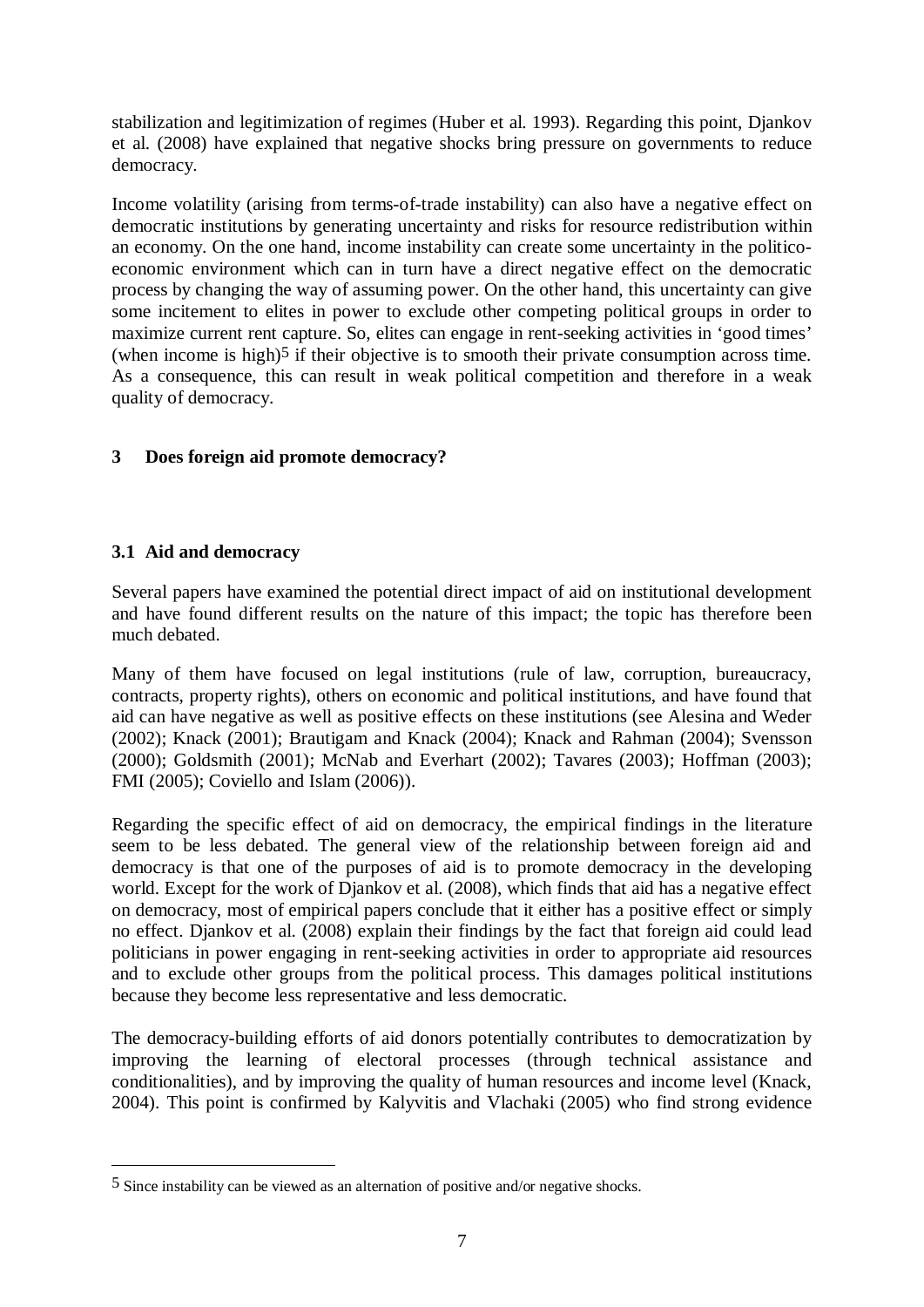that political aid (electoral and technical assistance) directed to democratization positively predicts democratic transitions in recipient countries, when aggregate aid flows do not. 6

While most empirical studies on aid and democratization have concluded there is no effect of aid (Hoffman 2003; Knack 2004; Kalyvitis and Vlachaki 2005), some of them have found that aid could lead to better civil liberties, political competition and participation. Goldsmith (2001) supports this point by explaining that foreign aid, by improving health and literacy, makes people more informed and aware of public politics, which improves the quality of democracy. Dunning (2004) demonstrates that foreign aid has had a (small) positive effect on democracy in the post-Cold War period.

To sum up, the main empirical studies about the direct effect of aid on democratic institutions conclude that either aid has no effect, or that, at most, it has a positive effect on democracy. But what effect of aid on institutions can be expected in some exogenous circumstances?

## *Aid and growth: the stabilizing nature of aid*

The aid effectiveness literature, which focuses on macroeconomic instability and economic vulnerability of recipient countries has provided the general impetus for this research. If one accepts the point that aid has proved to be more effective in vulnerable countries by protecting growth against external shocks (by making it more stable), so aid could therefore have an indirect (positive) effect on institutions in these countries through this channel, since institutional development requires some stability in the economic environment.7

Guillaumont and Chauvet (2001) and Chauvet and Guillaumont (2004, 2007) have shown that negative terms-of-trade shocks have adverse effects on growth and that aid is more effective in vulnerable countries by making growth more stable in the medium term. Chauvet and Guillaumont (2007) have discussed the stabilizing nature of aid regarding exports, and more interestingly for this research, regarding growth volatility. They have explained that more than aid cyclicality (pro or counter), it is the relative level and volatility of aid, compared to the flow of the interest (exports, national revenues, etc.) that contributes to the explanation of its dampening character. Pointing out aid volatility as a factor of income volatility, their findings have concluded that the level of aid tends to dampen it. Guillaumont and Chauvet (2001) and Chauvet and Guillaumont (2004, 2007) have explained that in cases where shocks occur, aid smoothes public expenditure and limits the risk of fiscal deficits. In recipient countries, national income and fiscal revenues are indeed more likely to be influenced by aid disbursements. The indicator of vulnerability they have used allows them to conclude that the level of aid is likely to cushion the negative effects of external shocks on economic growth.8 Collier and Goderis (2007) have pursued this idea and have shown that the level of aid lowers the negative effects of commodity export prices shocks on growth because aid finances precautionary expenditure, which reduces vulnerability to shocks. Elsewhere, Collier and Dehn (2001) have focused on export price shocks to explain aid effectiveness and have shown that while positive shocks have insignificant effects on the

<u>.</u>

<sup>6</sup> The data they used is Government and Civil society Aid, provided by OECD.

<sup>7</sup> Figure 1 illustrates the quite complex relationships to be taken into account when studying this effect.

<sup>8</sup> In Guillaumont and Chauvet (2001), the indicator of vulnerability takes into account the size of population and the instability of agricultural export production, while in Chauvet and Guillaumont (2004), it only takes into account export instability and the negative trend of terms-of-trade. Since (exogeneous) terms-of-trade instability is also a source of vulnerability (which causes a risk to growth), the growth-stabilization effect of aid can also be valid for this type of instability.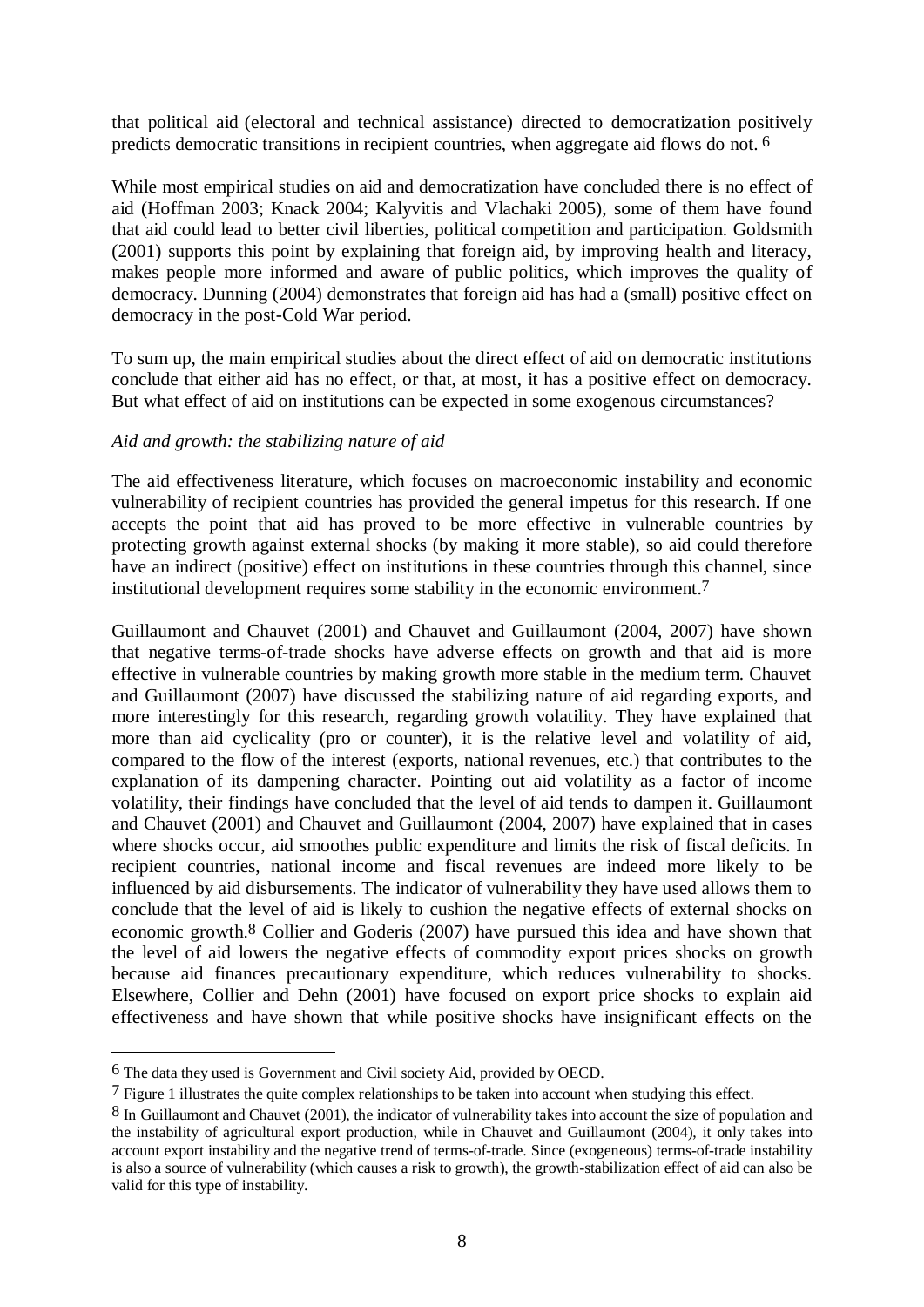growth process, negative shocks reduce growth and the interaction between them and offsetting increases of aid is significantly positive, meaning that aid mitigates the negative effects of terms-of-trade deterioration on growth.

Easterly and Kraay (2000) have shown that for small states, because of their greater openness, terms-of-trade shocks volatility is a source of growth instability. We can generalize this point to underdeveloped countries because of their high dependence on trade and their specialized exports, making their growth performance fragile in cases of trade shocks. In the previous sections, we have provided some arguments explaining that growth instability is not good for institutions partly because stable growth allows quality institutions to emerge. We deduce from this point that all causes of stable growth are indirect causes of the emergence of good institutions. So, if aid reduces growth volatility, it could also protect institutions in situations of instability.

To put things briefly, our main theoretical prediction is that aid, by mitigating the adverse effects of shocks on growth could have a positive conditional effect on democracy (*ceteris paribus*). The next sections provide an empirical evaluation of this prediction.



Figure 1: From aid to democracy: inter-relationships with other economic variables

Source: author's illustration.

#### **4 Empirical evidence**

## **4.1 The data**

We use data from 71 developing countries over the period 1980-2003. Aid data are from the World Development Indicators (2005) and the Global Development Finance (2005) (originally taken from OECD/DAC). Data on exports and imports of goods and services,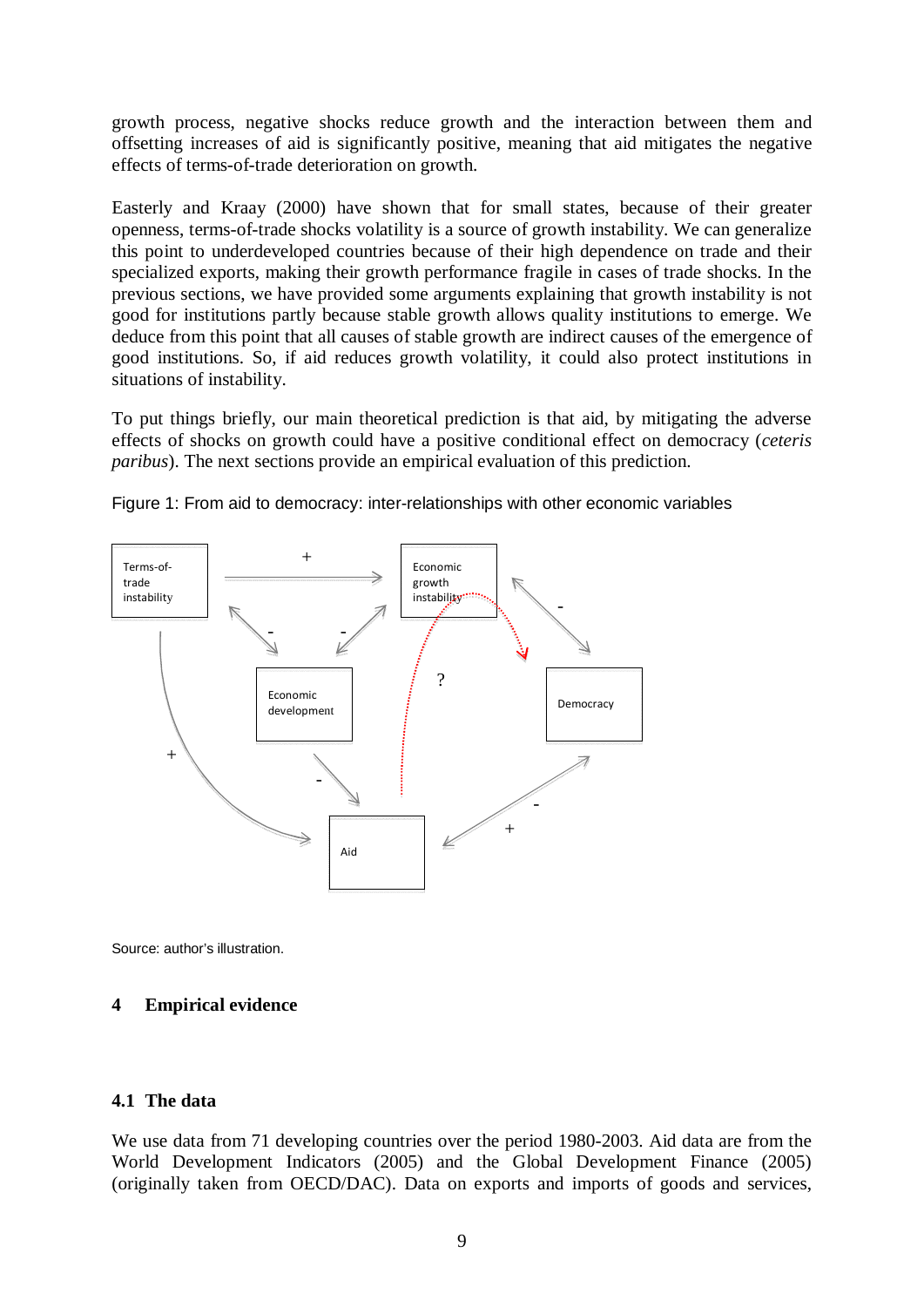Gross Development Product (measured in constant US (2000 rate) and at purchasing power parity) and population have also been gathered from the same source. The Global Development Network Growth Database collected by William Easterly provides us with data on legal origin, ethno-linguistic fractionalization, geography and infant mortality. We focus in this study on political institutions and, more precisely, on democratic institutions. We use two synthetic democratic indicators from the Polity IV project database and the Freedom House database (See appendix A for a complete description of these indicators). Data on terms-of-trade are from the United Nations Conference on Trade and Development (UNCTAD) statistics.

#### **4.2 The measure of term-of-trade instability**

Our terms-of-trade instability variable measures the gap between the terms-of-trade and an estimated trend of terms-of-trade. Instability is indeed always measured over a reference which is often an estimated trend. This requires making some assumptions about the nature of this trend. As a matter of fact, estimations can give wrong results if a deterministic trend is estimated with a non-stationary variable. Because most economic variables include a trend which is not purely stochastic, we assume the trend in terms-of-trade to be mixed (both deterministic and stochastic). Then, we get the predicted value of terms-of-trade by running the regression (equation 3) on twelve-year periods.9

(*i* refers to countries, *t* refers to years; *X* is the terms-of-trade variable and  $\varepsilon$  is the idiosyncratic error term):

$$
X_{it} = \alpha + \beta X_{i(t-1)} + \gamma t + \varepsilon_{it}
$$
 (1)

Then, we compute for each period, an instability index by using the following formula (quadratic mean):

$$
Instab_{it} = 100\sqrt{\frac{1}{T}\sum_{i=t_1}^{t_2}(\frac{X_i - \hat{X}}{\hat{X}})^2}
$$
 (2)

Where  $T = t_2 - t_1$  is the length of periods p.

#### **4.3 Some stylized facts**

Our theoretical arguments predict a negative effect of instability on the quality of institutions (democracy). We have explained through reference to the literature how causalities between institutions and instability can run. We use in this section some statistical tools to assess the correlation between these two variables. Figures 1 confirm the expected negative correlation between terms-of-trade instability and the quality of democracy. As a matter of fact, after sorting countries by deciles regarding their indexes of terms-of-trade instability,10 we show by using the institutional quality indexes of Freedom House and Polity IV that the most unstable countries are the ones which have the weakest democratic institutions.11 Table 2

<u>.</u>

<sup>9</sup> We also considered twelve-year trends.

<sup>10</sup> See Section 5.2 for the calculation method of instability and Appendix B for the sample countries.

<sup>11</sup> The Freedom House index is negatively ranged from one to seven. So the higher the index is, the weaker the quality of institutions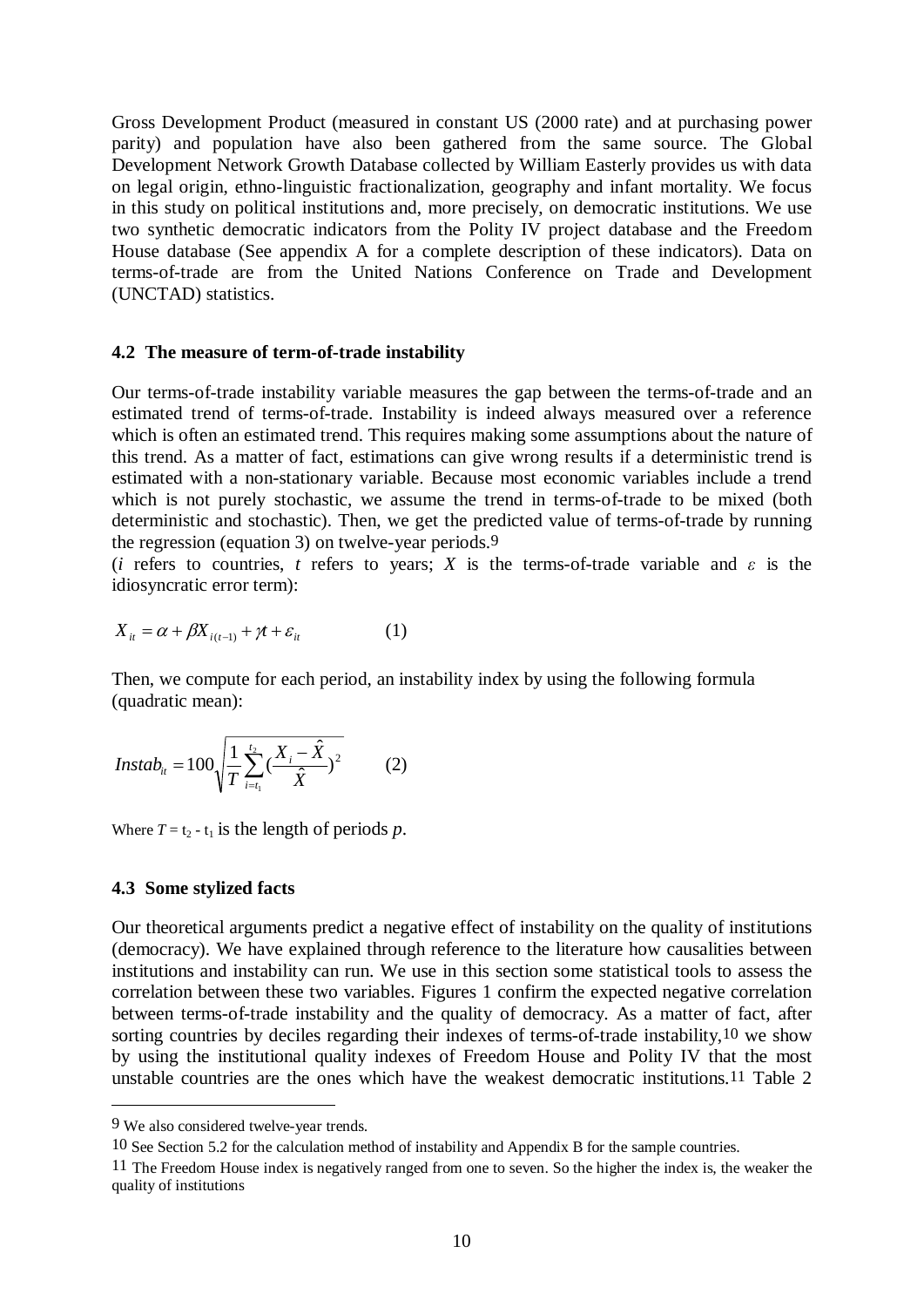also confirms this statistical evidence, by indicating a negative and significant correlation between terms-of-trade instability and the Freedom House democratic index. Though a correlation does not mean a causality we predict a causal effect of instability on democracy since, in our opinion, one can assume an exogeneity of terms-of-trade instability. As a matter of fact, most of developing countries rely on their primary sector exports and are price takers on the world markets. So, by using a variable of terms-of-trade instability, we exclude the assumption of the causal relationship from institutions to instability.



Figure 2: The quality of institutions by deciles of instability

Source: author's calculations.

<u>.</u>

#### **4.4. Identification of causal effects**

Our econometric model includes as main controls: net aggregate Official Development Assistance, terms-of-trade instability and an interaction term equal to the product of aid and terms-of-trade instability.12 This latter variable allows us to test the dampening effect of aid. We write the baseline model as follows:

 $Democ(\frac{3}{2}) = \beta I_{it} + \gamma A_{it} + \kappa A_{it} \times I_{it} + \omega X_{it} + \upsilon_{it}$ 

where *Democ<sub>it</sub>* is an index of democracy,  $A_i$  is the aid variable,  $I_i$  is terms-of-trade instability and  $A_i \times I_i$  is the interaction term between aid and terms-of-trade instability.  $X_i$  is a vector of controls including geography, education, ethno-linguistic fractionalization, initial conditions, estimated settler mortality rate, life expectancy, and an African dummy variable.13

i and t stand for countries and time periods respectively. Since we are interested in estimating the effects of time invariant variables (such as geography, ethno-linguistic fractionalization, initial income, settler mortality) on democracy, we do not include country-fixed effects in our baseline estimations. However, we have included them as robustness checks (that are not shown for space reasons, but are available upon request); the main results remained unchanged. Democracy in a country is indeed a function of many factors. Ethnic diversity

<sup>12</sup> See Appendix B for a more detailed description and definition of the data.

<sup>13</sup> Appendix B gives a precise description of all of these variables.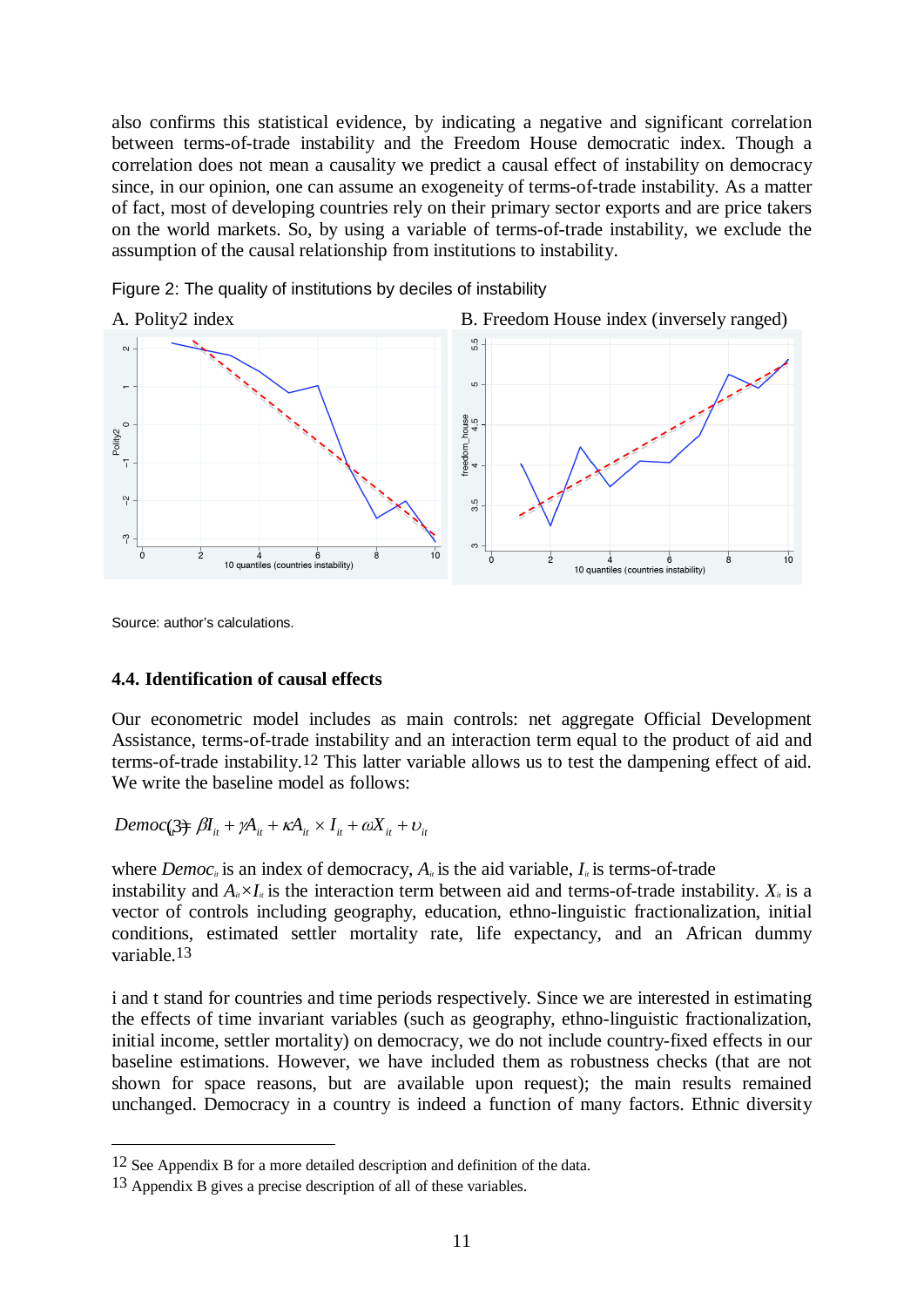(proxied by ethno-linguistic fractionalization) is often assumed to have an effect on political freedom and political competition, since democracy is less likely to prevail in countries which are socially divided and which lack cultural and linguistic coherence (Lijphart 1977; Horowitz 1993). Socioeconomic development (that we proxied by the purchasing power parity estimate of income per capita, and education) has long been believed to be conducive to the emergence or survival of democracy. Democracy can also be explained by geographical characteristics which are a good control for climatic conditions and contagion effects, and which may predict political regime classification. Initial economic conditions (proxied by initial level of per capita income) also matter for democracy, since they are assumed to determine the initial quality of democracy (and as well as the current quality of democracy, because of the persistence of institutions). So, we anticipate positive estimated coefficients of the interaction term, geography, education, and negative coefficients of instability, and fractionalization. Since we focus on long-run effects of aid and instability, and because democratization is a long-term process, we average our variables on twelve-year periods (1980-91 and 1992-2003).

## *Dealing with endogeneity issues*

1

It is often argued that aid and democracy are endogenously related, since countries which make progress in their democratization process are able to attract more aid ('conditionality' argument), as some donors reward recipients with better democratic performances with more aid. The econometric estimation of such a model facing reverse causality between aid and institutions requires us to deal correctly with endogeneity. As demonstrated by Wooldridge (2006), Ordinary Least Squares (OLS) estimation of such a model produces biased and inconsistent estimators. Although in principle, the endogeneity problem can be avoided by applying instrumental variable techniques, the fundamental problem is that there are no ideal instruments available. A good instrument in this case would be a variable which is highly correlated with aid but not with the error term in the regression. Nevertheless, we have tried to control for the aid endogeneity problem by using, as excluded instruments, the amount of official development assistance and grants of the five main donors (identified each year), weighted by the distance between the donor and the recipient. So, following Brun et al. (2006), we create instrumental variables for aid (Tavares 2003), which should be correlated with the level of foreign aid received by a country while being exogenous to the level of democracy in that country. For each recipient country and each year, the five main aid donors are identified (with dummy variables). The total amount of aid is then weighted by the geographical proximity (proxied by the inverse of bilateral distance) of the recipient country with Washington (for Canada and the United States), Brussels (for European donor countries), Tokyo (for Japan) and Canberra (for Australia and New Zealand). As explained by Tavares (2003), the reasoning is that, when a donor country increases its total aid outflows, recipient countries that are closer to that donor experience an exogenous increase in aid inflows. The overidentification tests and statistics confirm the quality of these two variables as instruments for aid.

We assume terms-of-trade instability to be exogenous;<sup>14</sup> as a matter of fact, most of developing countries rely on their primary sector exports and are price takers on the world markets. Moreover, the principal international markets for developing countries exports are the advanced industrial countries on which developing countries also rely for their imports. Thus, terms-of-trade shifts should be determined exogenously. Finally, we use the predicted

<sup>14</sup> Unfortunately, it remains difficult to test the exogeneity of this variable because of the weak availability of good instrumental variables.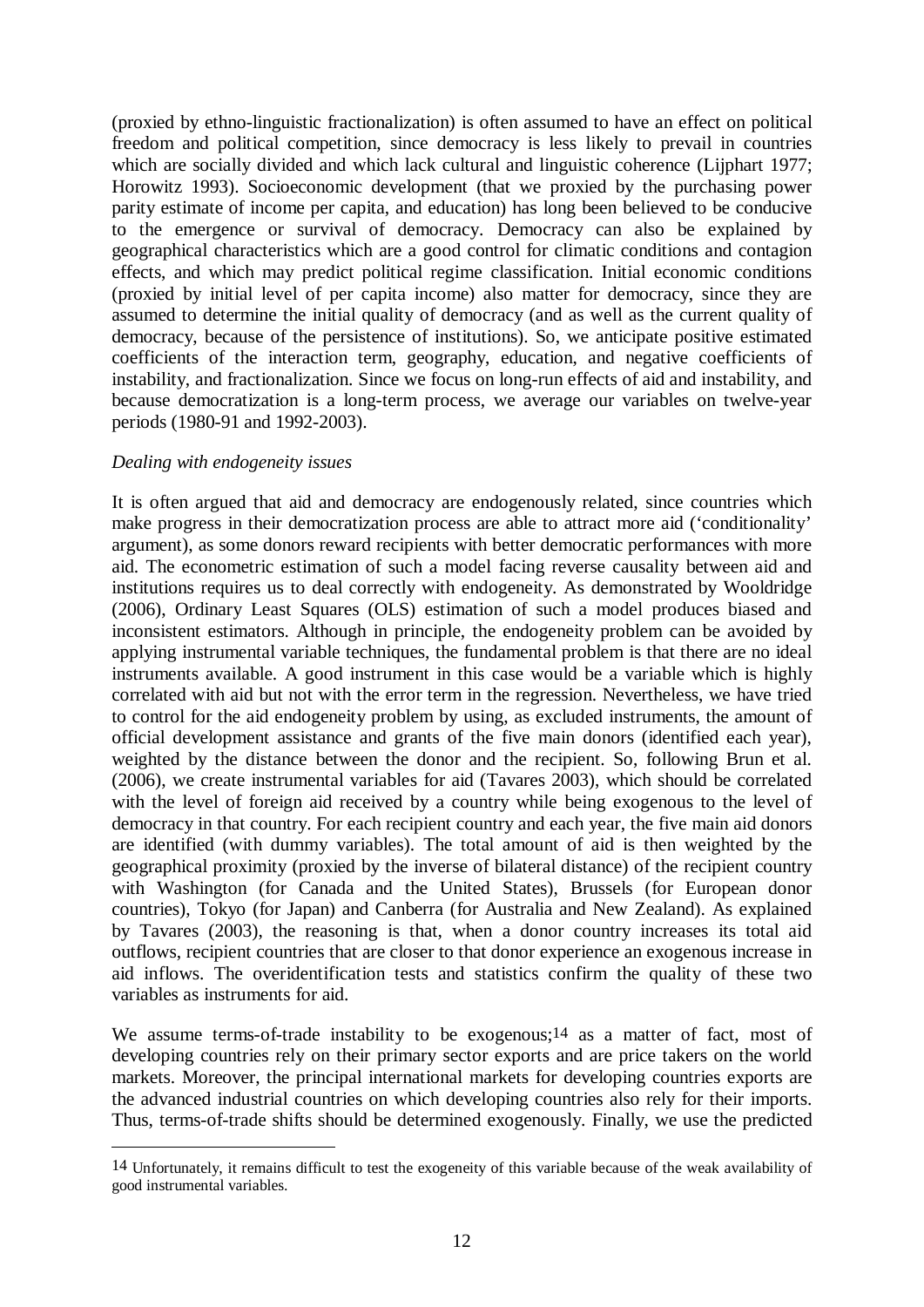value (exogenous component) of aid from the first-stage regression to compute the interactive variable between aid and terms-of-trade instability to get its real exogenous value. So, the econometric model we estimate can be written as follows:

$$
Democ_{it} = \beta I_{it} + \gamma \hat{A}_{it} + \kappa \hat{A}_{it} \times I_{it} + \omega X_{it} + \varepsilon_{it}
$$
(4)

where  $\hat{A}$  is the predicted value of aid from the first-stage regression. *Democ<sub>it</sub>*,  $I_i$ ,  $X_i$ keep the same meaning as in equation (1).  $\varepsilon_{ii}$  is the error term.

### *Findings*

Table 1 presents the main results.15 In columns (1), (2) and (3) the dependant variable is the quality of democracy, measured by the Polity2 combined index of democracy and autocracy. All of our estimations include country-fixed effects to take into account country-specific heterogeneity. The aid variable is aid per capita in the three specifications. Column (1) is the baseline specification and includes as controls, geography, education, ethno-linguistic fractionalization, and initial income. According to the findings of previous studies, the effect of aid on democracy is not significantly different from zero, even if the coefficient is negative. Unsurprisingly, an increase in terms-of-trade instability seems to be associated with a significant decline in democracy, which confirms our theoretical expectations. But since both the coefficients of terms-of-trade instability and the multiplicative variables are significant, the marginal effect of terms-of-trade instability on democracy must be interpreted with caution. As demonstrated by Wooldridge (2006), this marginal effect depends on aid values, and equals:

∂*Democ* <sup>∂</sup>*Instab* <sup>=</sup> <sup>α</sup> <sup>+</sup> <sup>β</sup>*Aid*  $\overline{a}$ 

where  $\alpha$  is the estimated coefficient of terms-of-trade instability and  $\beta$  is one of the interaction variables. From our main findings,

∂*Democ* <sup>∂</sup>*Instab* = −0.51<sup>+</sup> 0.005*Aid*

1

This means that at the sample mean value of aid (per capita) which is 54.82, the marginal effect of terms-of-trade instability on the quality of democracy is always negative, and is about  $-0.51 + 0.005(54.82) = -0.235$ .

More interestingly, we find that aid dampens the effect of instability on democracy. This effect is shown by the positive and significant coefficient of the interactive variable, explaining that as instability increases, the effect of aid on the quality of democracy becomes positive. This coefficient is however small at about 0.005.

Among the control variables, education is the most powerful predictor of democracy. As expected, its coefficient is positive and significant. Geography and initial income are not significant. Only ethno-linguistic fractionalization does not have the expected sign, and is

<sup>15</sup> Regarding the number of countries we basically consider, the number of observations seems to be somewhat small; this is due to gaps in some important variables we control for in regressions.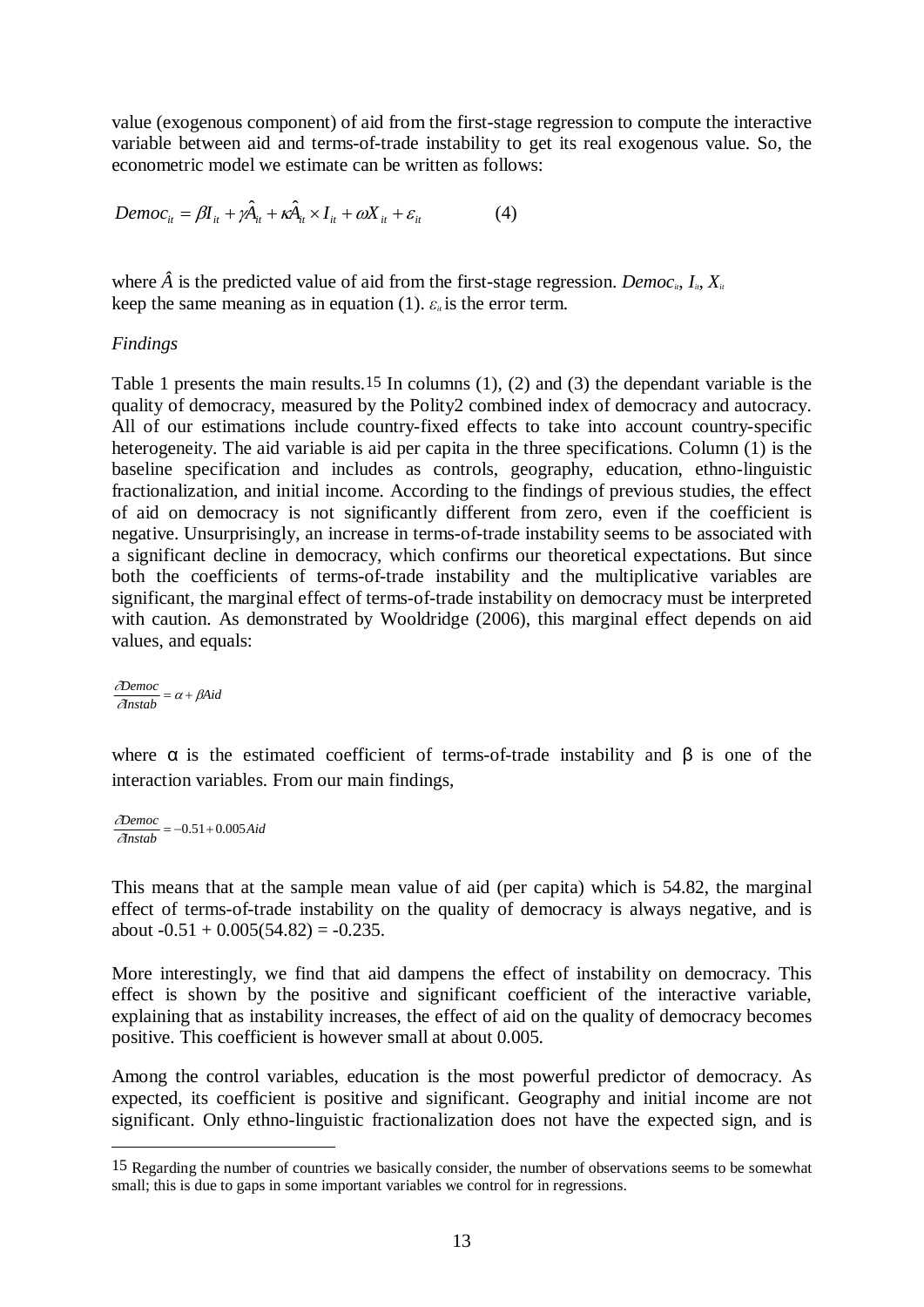significantly different from zero. In columns (2) and (3), we successively include in the regression, for robustness, other possible determinants of democracy. These are: the estimated mortality of European settlers, the initial income and a dummy variable for African countries. The African dummy variable controls for group-specific effects; life expectancy allows a better control for socioeconomic development, and settler mortality controls for historical conditions. As a matter of fact, Acemoglu et al. (2001) have explained that the different environments (from the viewpoint of their hospitality) faced by European colonists, have fundamentally influenced the types of long-lasting institutions they created. We find that these specifications do not change the main findings, and that the coefficients of interest are stable. Aid remains not significantly related to democracy; increase in instability still leads to a decrease of democracy, and aid has still a dampening effect. In column (3), except settler mortality which does not have the expected sign (but is however weakly significant), all others significant variables have the right sign: geography, education, and initial income positively predict democracy, while having a high fractionalization index and being an African country negatively predicts democracy. The Hansen overidentification test confirms the quality of instrumental variables for aid, since all associated p-values are above ten per cent.

Columns *(1)* and *(2)* of Appendix C, Table 4 attempt to explain the dampening effect of aid according to our theoretical expectations, that is terms-of-trade instability is a source of income instability and aid dampens the negative effect of the primer because it makes growth more stable. In column *(1)* we test the direct effect of terms-of-trade instability on democracy with the same set of control variables, and confirm its negative effects. In column *(2)*, we include in the regression, income instability.16 As expected, while the effects of terms-oftrade instability remain negative and far from significant, the coefficient of the income instability variable, which is about -2.95, is negative and significantly different from zero. And, because we suspect income instability to be endogenous to democracy (since it may depend on many internal factors correlated with the quality of democracy), we instrument it. As a matter of fact, Rodrik (1997) has shown that democracies produce greater stability in economic performance. So, to deal with this potential endogeneity, we use as an instrumental variable for income instability, foreign direct investments (FDI) instability. The amount of FDI is indeed a strong predictor of the level of development and income, and is not obviously related to democracy. The Hansen over identification test confirms the quality of this instrumentation, since the associated p-value is about 0.19. Among the control variables, except life expectancy, all of them have the expected sign, even if only geography and settler mortality are significantly different from zero. This result shows that income instability is a valid transmission channel of the effect of terms-of-trade instability on democracy. To come back to our question of interest, if the negative effect of terms-of-trade instability on democracy is channelled through income instability, so, aid may have a dampening effect, since some authors have shown that it makes income growth more stable.

Finally, we have tested the robustness of our main results regarding the use of another democracy index (the Freedom House index of democracy), the use of another measure of aid intensity (net official development assistance over GDP), and the use of different temporal periods (eight-year periods). Our main results, which are summarized in columns (1), (2) and (3) of Table 1, stand. Except geography and settler mortality which do not have the expected sign, terms-of-trade instability remains detrimental for the quality of democracy and aid remains stabilizing, while having no direct effect on democracy.

<sup>16</sup> This is computed with the same methodology used for the calculation of terms-of-trade instability.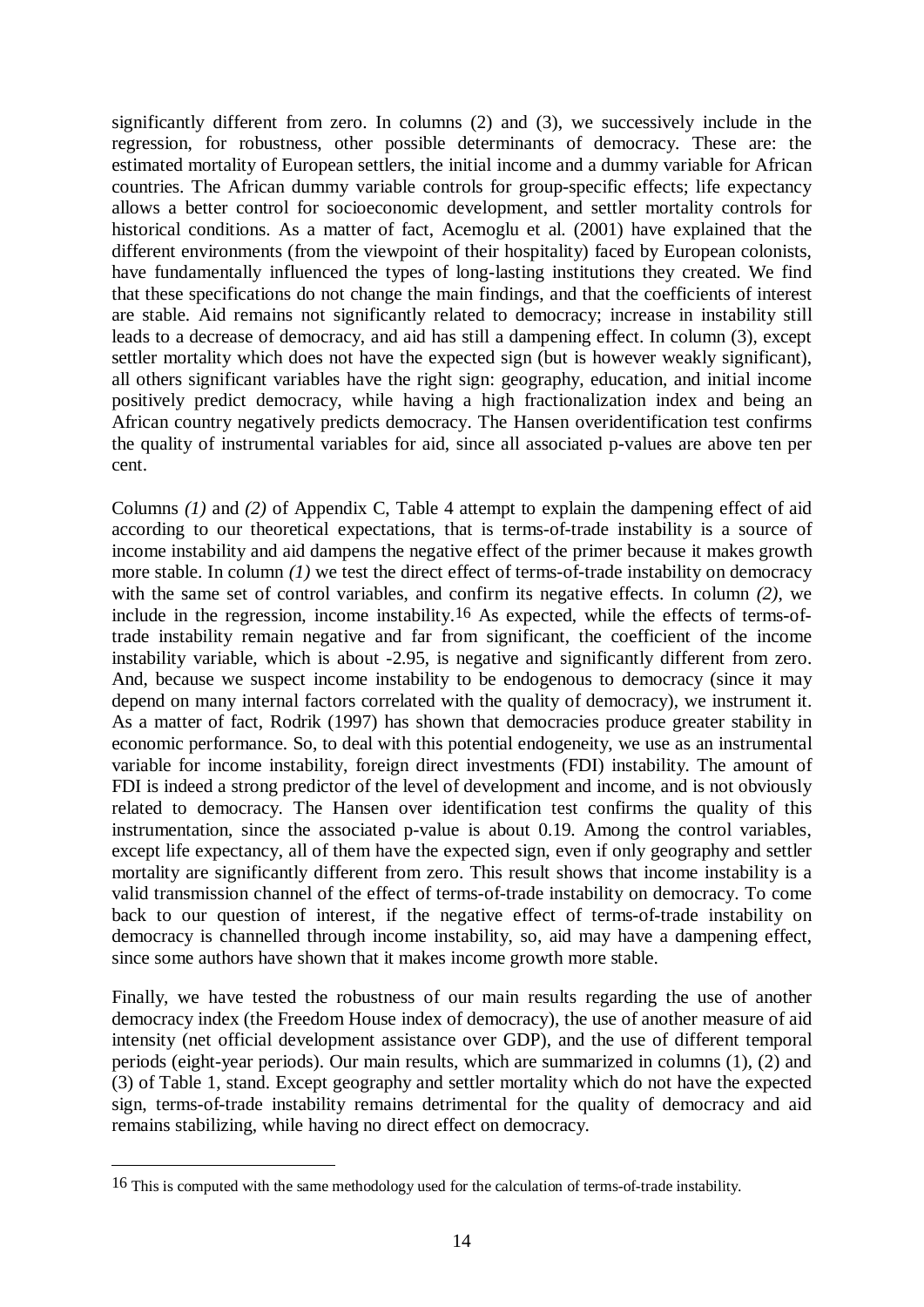We also ran all of the regressions with a sample including only African countries; our main findings stand. The instability of terms-of-trade proved to affect negatively and significantly African countries' democratic institutions . For the set of African states as well, aid mitigates the negative effects and has a positive effect on democracy conditional on terms-of-trade instability. The aid instrumental variables remained valid.

|                                             | Dependent variable: democracy (Polity 2) |                   |                   |  |  |  |
|---------------------------------------------|------------------------------------------|-------------------|-------------------|--|--|--|
|                                             | (1)                                      | (2)               | (3)               |  |  |  |
| Aid                                         | $-.07(-1.31)$                            | $-0718(-1.31)$    | $-.07(-1.32)$     |  |  |  |
| Terms-of-trade instab.                      | $-0.51***(-2.54)$                        | $-.512***(-2.54)$ | $-0.51**(-2.44)$  |  |  |  |
| Aidxinstability                             | $.005**$ (2.00)                          | $.005**$ (2.00)   | $.005**$ (1.99)   |  |  |  |
| Geography                                   | $-.02(-0.48)$                            | .13(1.28)         | $.348***$ (3.27)  |  |  |  |
| Education                                   | $.25***$ (3.23)                          | $.25***$ (3.23)   | $.25***(3.13)$    |  |  |  |
| Eth. fractionalization                      | $.12***$ (6.16)                          | $.08*(1.77)$      | $-07***(-2.46)$   |  |  |  |
| Initial income                              | 1.10(0.30)                               | 1.77(0.50)        | 2.49(0.68)        |  |  |  |
| Settler mortality                           |                                          | .24(0.17)         | $4.03*(1.88)$     |  |  |  |
| Life expectancy                             |                                          |                   | $-.0002(-0.00)$   |  |  |  |
| Africa                                      |                                          |                   | $-13.8***(-4.45)$ |  |  |  |
| R <sub>2</sub>                              | 0.86                                     | 0.86              | 0.87              |  |  |  |
| Obs                                         | 88                                       | 88                | 88                |  |  |  |
| Overidentification test for aid instruments |                                          |                   |                   |  |  |  |
| Hansen J stat.                              | 2.34                                     | 0.36              | 1.82              |  |  |  |
| p-value                                     | 0.12                                     | 0.54              | 0.17              |  |  |  |

Table 1: Main results

Notes: Significativity thresholds: (\*\*\*)1%, (\*\*)5%, (\*)10%. Heteroskedasticity robust z-statistics in parentheses. Aid is measured as per capita.

Source: author's calculations.

# **5 Concluding remarks and policy implications**

Aid neither promotes nor undermines democratic processes, but has an indirect positive effect on democracy in the long term by dampening the adverse effects of terms-of-trade instability. While the debate about how external assistance could improve political institutions is still ongoing, this study finds that aggregate aid flows mitigate instability from trade and protect democracy, and this is probably because aid makes growth more stable, as shown by some recent studies (Guillaumont and Chauvet 2001; Chauvet and Guillaumont 2004, 2007; Collier and Dehn 2001; Collier and Goderis 2007). We have also shown that terms-of-trade instability is a source of income instability which has a negative effect on democracy. So, coming back to the development strategies we proposed in the introduction, foreign aid can be useful in promoting institutions through their determinants. However, in a context of a debate about how to significantly increase aid in developing countries to reach the Millennium Development Goals by 2015, the findings from this study must not be interpreted as a calling for a big push of aid. As a matter of fact, though democracy is considered as a meta-institution, others types of institutions (legal and economic institutions) also matter for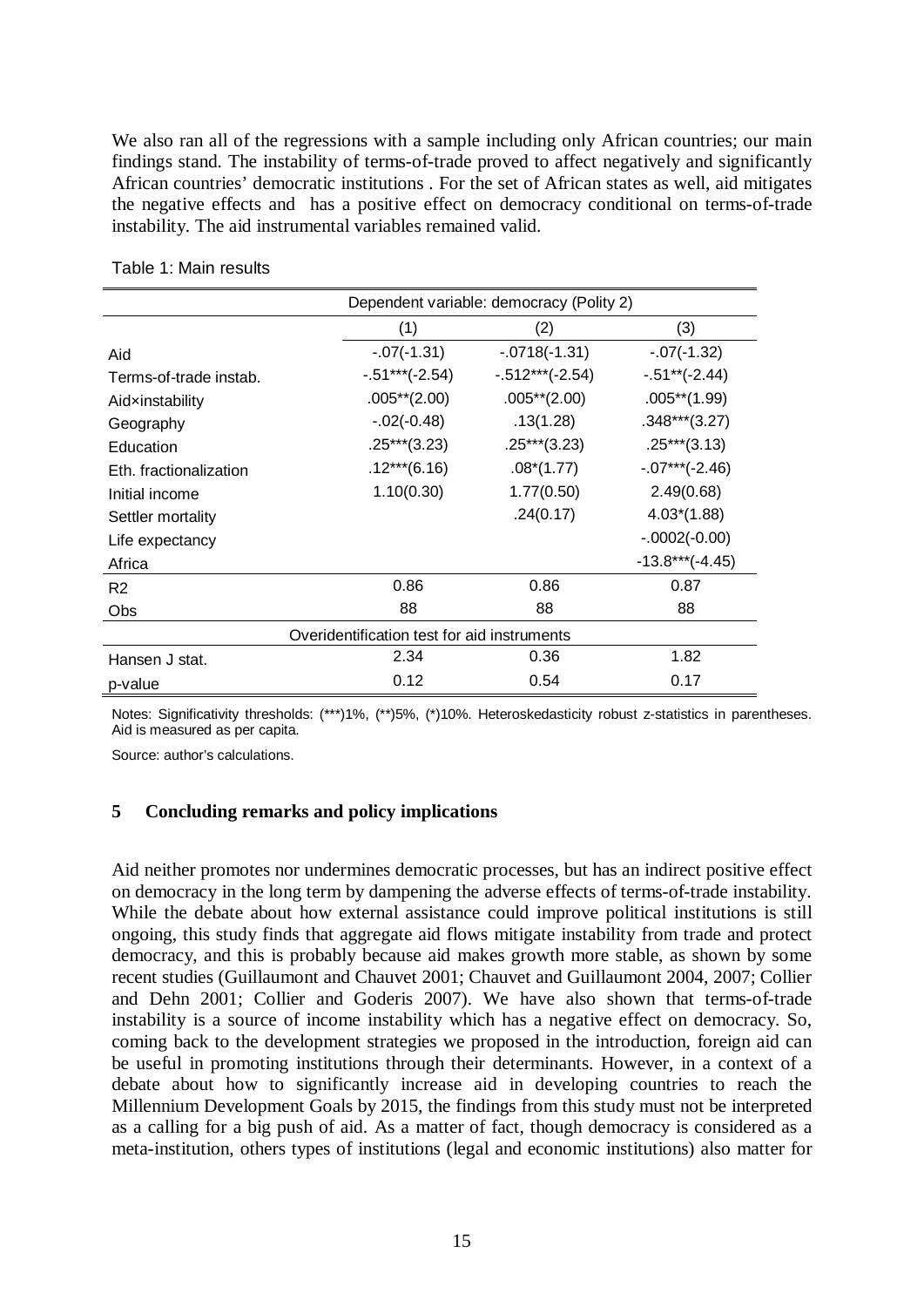growth and development, and numerous studies have shown that they can be severely damaged as a result of large amounts of aid.

#### **References**

- Acemoglu, D., S. Johnson and J. Robinson (2001). 'The colonial origins of comparative development: An empirical investigation'. American Economic Review, 91(5):1369-1401.
- Acemoglu, D., S. Johnson, J. Robinson and Y. Thaicharoen (2003). 'Institutional causes, macroeconomic symptoms: Volatility, crises and growth'. Journal of Monetary Economics, 50(1):49-123.
- Acemoglu, D., S. Johnson, J. Robinson and P. Yared (2005a). 'Income and democracy'. Discussion paper 5273, CEPR.
- Acemoglu, D., S. Johnson, J. A. Robinson and P. Yared (2005b). 'From education to democracy?' *American Economic Association, Papers and Proceedings*, 95(2):44–49.
- Alesina, A. and B. Weder (2002). 'Do corrupt governments receive less foreign aid?' *American Economic Review*, 92(4):1126–1137.
- Almeida, H. and D. Ferreira (2002). 'Democracy and the variability of economic performance.' *Economics and politics*, 14(3):225-257.
- Barro, R. (1996). 'Democracy and growth'. *Journal of Economic Growth*, 1(1):1–27.
- Barro, R. (1999). 'Determinants of democracy'. *Journal of Political Economy*, 6-2(107):158– 183.
- Bollen, K. (1979). 'Political democracy and the timing of development'. *American Sociological Review*, 44:572–587.
- Brautigam, D. and S. Knack (2004). 'Foreign aid, institutions, and governance in sub-Saharan Africa'. *Economic Development and Cultural Change*, 52:255–285.
- Brun, J. F., G. Chambas and S. Guerineau (2006). 'Aide et mobilisation fiscale dans les pays en développement'. AFD Programme RCH Aide et politique budgétaire 065-2006: AFD.
- Chauvet, L. and P. Guillaumont (2004). *Towards Pro-Poor Policies: Aid, Institutions and Globalization*. Also *Policy, Economic Vulnerability and Political Instability*, pages 111– 131:World Bank-Oxford University Press.
- Chauvet, L. and P. Guillaumont (2007). 'Aid, volatility and growth again: When aid volatility matters and when it does not'. Forthcoming in the *Review of Development Economics*.
- Collier, P. and J. Dehn (2001). 'Aid, shocks and growth'. Policy Research Working Paper 2688. Washington DC: World Bank.
- Collier, P. and B. Goderis (2007). 'Does aid mitigate external shocks?' WPS 2007-18: CSAE.
- Coviello, D. and R. Islam (2006). 'Does aid help improve economic institutions?' Policy Research Working Paper Series 3990. Washington DC: World Bank.
- Dahl, R. (1971). *Polyarchy: Participation and Opposition*, New Haven: Yale University Press.
- De Haan, J. and C. Siermann (1996). 'New evidence on the relationship between democracy and economic growth'. *Public Choice*, 86(1-2):175-198.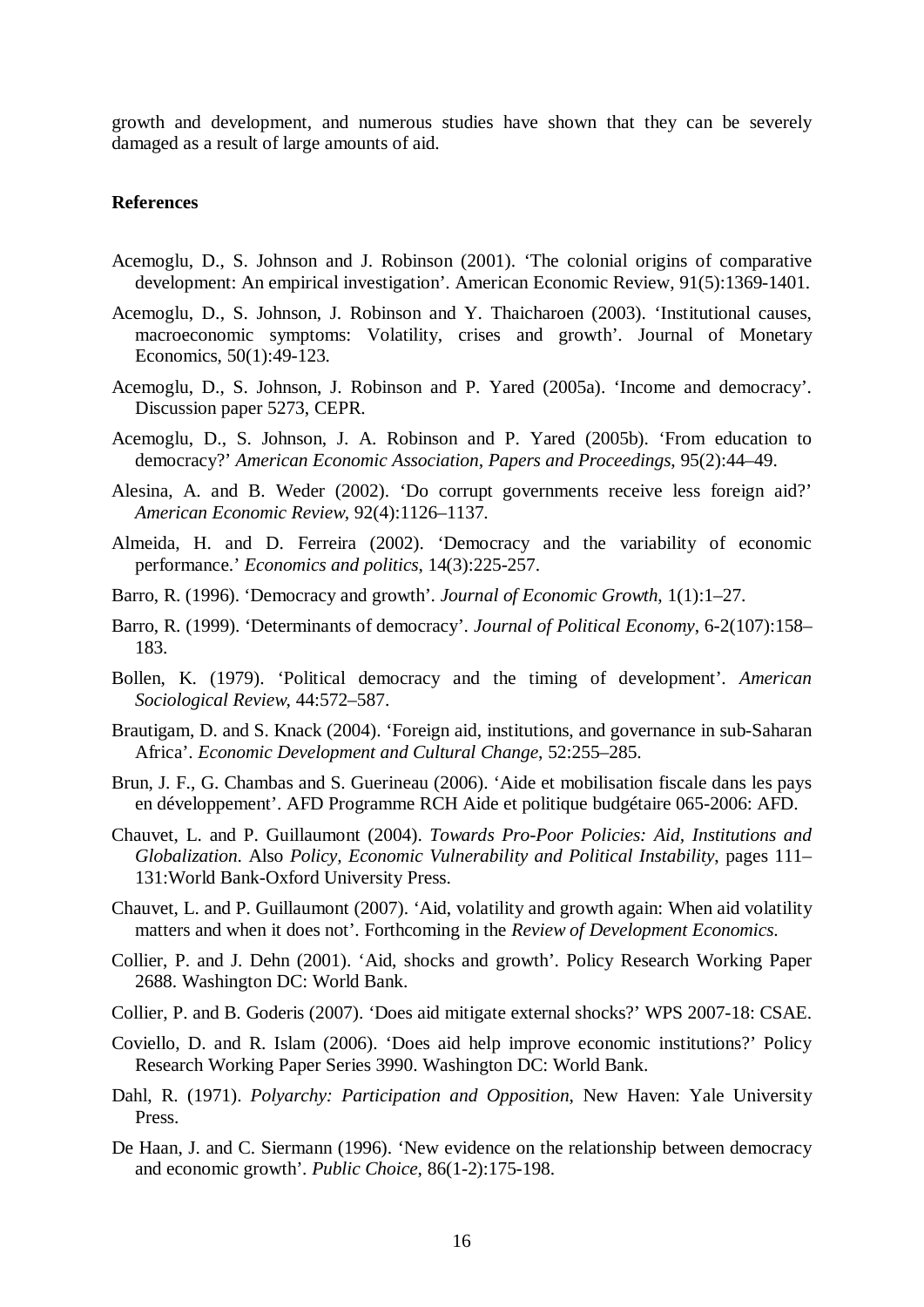- Djankov, S., J. Montalvo and M. Reynal-Querol (2008). The curse of aid. *Journal of economic growth*, 13(3):169–194.
- Dunning, T. (2004). 'Conditioning the effects of aid: Cold war politics, donor credibility, and democracy in Africa'. *International Organization*, 58:409-423.
- Easterly, W. and A. Kraay (2000). 'Small states, small problems? income, growth and volatility in small states'. *World Development*, 28(11):2013-2027.
- Easterly, W. and M. Sewadeh (2001). Global development network growth database,

http://www.worldbank.org/research/growth/GDNdata.htm (accessed March 2008)

- Fish, S. (2002). 'Islam and authoritarianism'. *World Politics*, 55:437.
- Fish, S. and R. Brooks (2004). 'Does diversity hurt democracy?' *Journal of democracy*, 15:154–171.
- FMI (2005). Perspectives de l'économie mondiale. Développement institutionnel. Département des études économiques et financières.
- Freedom House (2009). Freedom in the World 2009: Selected Data from Freedom House's Annual Global Survey on Political Rights and Civil Liberties. http://www.freedom house.org/template.cfm?page=22&country=7044&year=2009 (accessed March 2008).
- Glaeser, E., R. La Porta, L. de Silanes Florencio and A. Shleifer (2004). 'Do institutions cause growth?' Working paper 10568: NBER.
- Goldsmith, A. (2001). 'Foreign aid and statehood in Africa'. *International Organization*, 55(1):123–148.
- Goodwin, J. (1995). *Price of Honor: Muslim Women Lift the Veil of Silence in the Islamic World*, New York: Penguin.
- Guillaumont, P. and L. Chauvet (2001). 'Aid and performance: A re-assessment'. *The Journal of Development Studies*, 37(6):66-92.
- Hall, R. and C. Jones (1999). 'Why do some countries produce so much more output per worker than others?' *Quarterly Journal of Economics*, 1(114):83–116.
- Helliwell, J. (1994). 'Empirical linkages between democracy and economic growth'. *British Journal of Political Science*, 24(2):225-248.
- Hoffman, B. (2003). 'Development despots: foreign aid, domestic policies, and the quality of governance', San Diego: University of California.
- Horowitz, D. (1985). *Ethnic Groups in Conflict*, Berkeley: University of California Press.
- Horowitz, D. (1993). 'Democracy in divided societies'. *Journal of Democracy*, 4:18-38.
- Huber, E., D. Rueschemeyer and J. Stephens (1993). 'The impact of economic development on democracy'. *The Journal of Economic Perspectives*, 7(3):71-86.
- Huntington, S. (1991). The Third Wave: Democratization in the Late Twentieth Century, Norman: University Oklahoma Press.
- Kalyvitis, S. and I. Vlachaki (2005). *Foreign aid and democratization: Evidence from a multinomial logit model*. Athens: University of Economics and Business.
- Karatnycky, A. (2002). 'The 2001 Freedom House Survey: Muslim countries and the democracy gap'. *Journal of Democracy*, 15(1):154-171.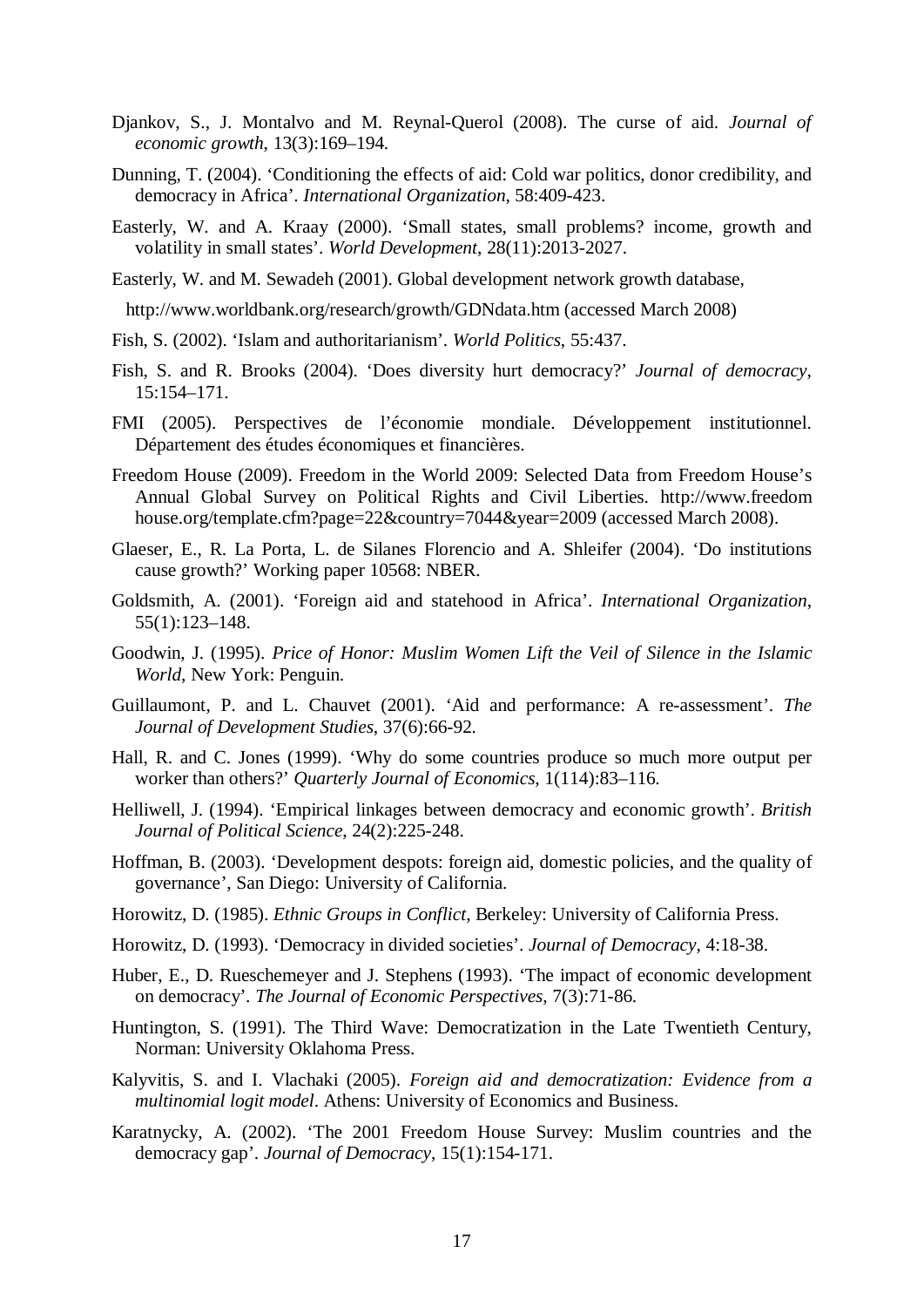- Knack, S. (2001). 'Aid dependence and the quality of governance: a cross country empirical test'. *Southern Economic Journal*, 68(2):310-329.
- Knack, S. (2004). 'Does foreign aid promotes democracy?'. *International Studies Quarterly*, 48:251-256.
- Knack, S. and A. Rahman (2004). 'Donor fragmentation and bureaucratic quality in aid recipients'. Policy Research Working Paper Series 3186: The World Bank.
- La Porta, R., F. Lopez-De-Silanes, A. Shleifer and R. Vishny (1999). 'The quality of government'. *Journal of Law, Economics, and Organization*, 1(15):222-279.
- Lijphart, A. (1977). *Democracy in Plural Societies: A comparative exploration*, New Haven: Yale University Press.
- Lipset, S. (1959). 'Some social requisites of democracy: Economic development and political legitimacy'. *The American Political Science Review*, 53(1):69-105.
- Lipset, S. (1960). Political Man: The Social Basis of Modern Politics, New York: Doubleday.
- Lipset, S. (1994). 'The social requisites of democracy revisited'. *American Sociological Review*, 59:1-22.
- Lipset, S., K. R. Seong and J. C. Torres (1993). 'A comparative analysis of the social requisites of democracy'. *International Social Science Journal*, 45:155-175.
- Lipset, S. M. (1996). *The Global Resurgence of Democracy*, chapter The Centrality of Culture, Baltimore: Johns Hopkins University Press.
- Mainwaring, S. and M. Shugart (1997). 'Juan Linz, presidentialism and democracy: A critical appraisal'. *Comparative Politics*, 29(4):449-471.
- Marshall, Monty, and Keith Jaggers (2000). Polity IV project: Codebook and data files. http://www.bsos.umd.edu/cidcm/inscr/polity. (accessed March 2008).
- Mayer, A.E. (1998). *Islam and Human Rights: Tradition and Politics*, Boulder, Colorado: Westview.
- McNab, R. and S. Everhart (2002). *Rotting from the Head: Donors and LDC Corruption*, chapter Aid, Governance, and Growth, Bangladesh :University Press.
- Mendoza, E. (1997). 'Terms-of-trade uncertainty and economic growth'. *Journal of Development Economics*, 54(2):323-356.
- Mobarak, A. M. (2005). 'Democracy, volatility and economic development'. *The Review of Economics and Statistics*, 87(2):348-361.
- Monali, C.A. (1997). 'Political openness and economic performance'. University of Minnesota, unpublished paper.
- North, D. (1990). Institutions, Institutional Change, and Economic Performance: Cambridge University Press.
- Persson, T. and G. Tabellini (2006). 'Democracy and development: The devil in the details'. *American Economic Review Papers and Proceedings*, 96:319-324.
- Przeworski, A., M. Alvarez, J. Cheibub and F. Limongi (2000). *Democracy and Development: Political Institutions and Well-Being in the World, 1950-1990,* Cambridge: Cambridge University Press.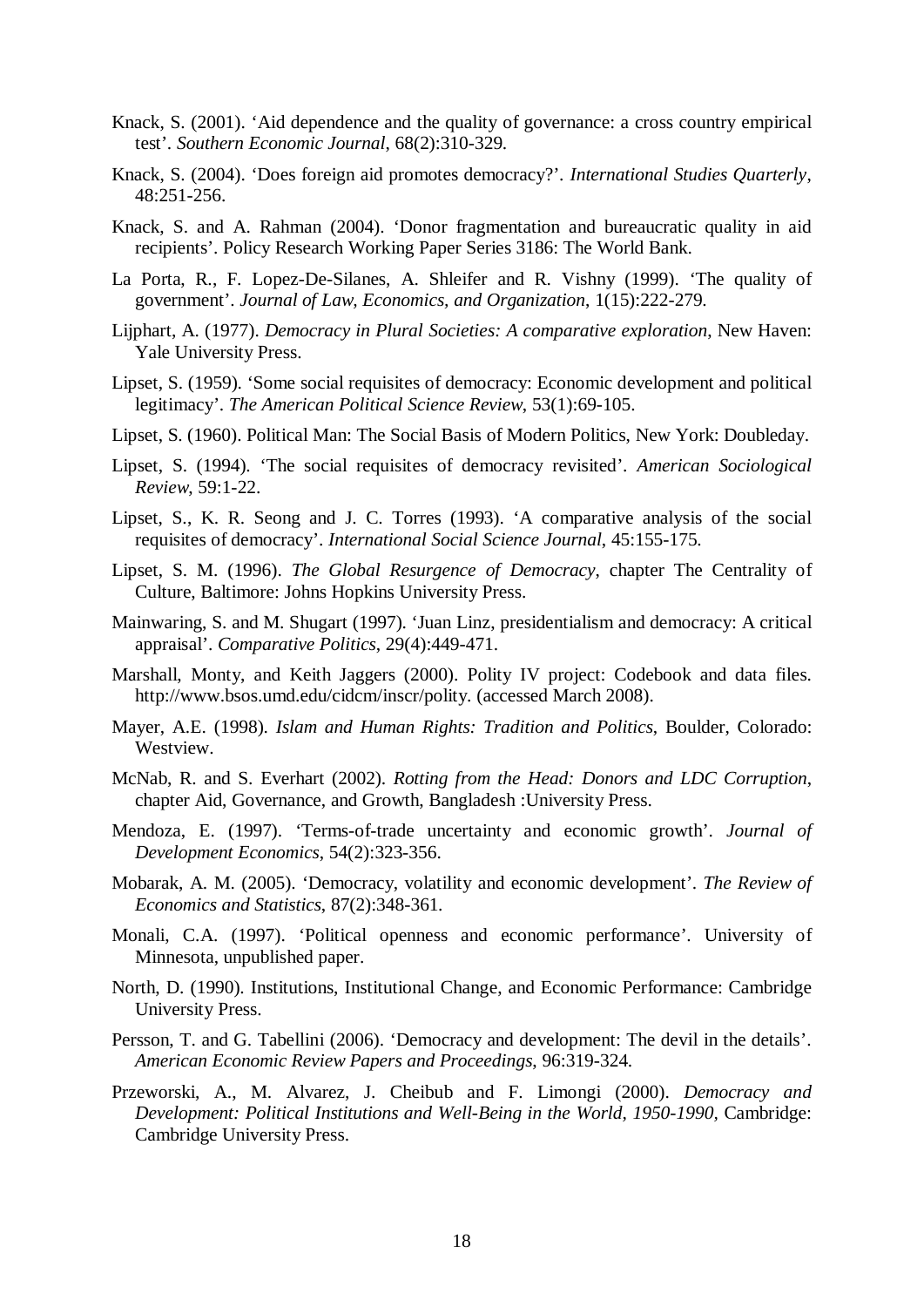- Przeworski, A. and F. Limongi (1993). 'Political regimes and economic growth'. *Journal of Economic Perspectives*, 7(3):51-69.
- Quinn, D. and J. Woolley (2001). 'Democracy and national economic performance: the preference for stability'. *American journal of political science*, 45(3):634-657.
- Rabushka, A. and K. Shepsle (1972). *Politics in Plural Societies*, Columbus, Ohio: Merrill.
- Ramey, G. and V. Ramey (1995). 'Cross-country evidence on the link between volatility and growth'. *The American Economic Review*, 85(5):1138-1151.
- Rodrik, D. (1997). 'Democracy and economic performance'.
- http://ksghome.harvard.edu/.drodrik.academic.ksg/demoecon.PDF.
- Rodrik, D. (2000). 'Institutions for high-quality growth: What they are and how to acquire them'. Working Paper 7540: National Bureau of Economic Research.
- Rodrik, D., A. Subramanian and F. Trebbi (2004). 'Institutions rule: The primacy of institutions over geography and integration in economic development'. *Journal of Economic Growth*, 9(2):131-165.
- Ross, M. (2001). 'Does oil hinder democracy?' *World Politics*, 53:325-361.
- Sachs, J. and A. Warner (2001). 'The curse of natural resources'. *European Economic Review*, 45:827-838.
- Svensson, J. (2000). 'Foreign aid and rent-seeking'. *Journal of International Economics*, 51(2):437-461.
- Tavares, J. (2003). 'Does foreign aid corrupt?' *Economics Letters*, 79(1):99-106.
- Tavares, J. and R. Wacziarg (2001). 'How democracy affects growth'. *European Economic Review*, 45(8):1341-1378.
- UNCTAD (2009). UNCTAD stat. http://unctadstat.unctad.org/ (accessed March 2008).
- Weede, E. (1996). 'Political regime type and variation in economic growth rates'. *Constitutional Political Economy*, 7(3):167-176.
- Weiner, M. (1987). *Competitive Elections in Developing Countries*, chapter Empirical Democratic Theory, page 337. Durham, N.C.: Duke University Press.
- Welsh, D. (1993). *Ethnic Conflict and International Security*, chapter Domestic Politics and Ethnic Conflict, page 4360. Princeton: Princeton University Press.
- Wooldridge, J. (2006). *Introductory Econometrics*. 3e edition: Thomson South-Western.
- World Bank (2005). Global Development Finance (CD- ROM).
- World Bank (2005). World Development Indicators (CD- ROM).
- Yang, B. (2008). 'Does democracy lower growth volatility? A dynamic panel analysis'. *Journal of Macroeconomics*, 30:562-574.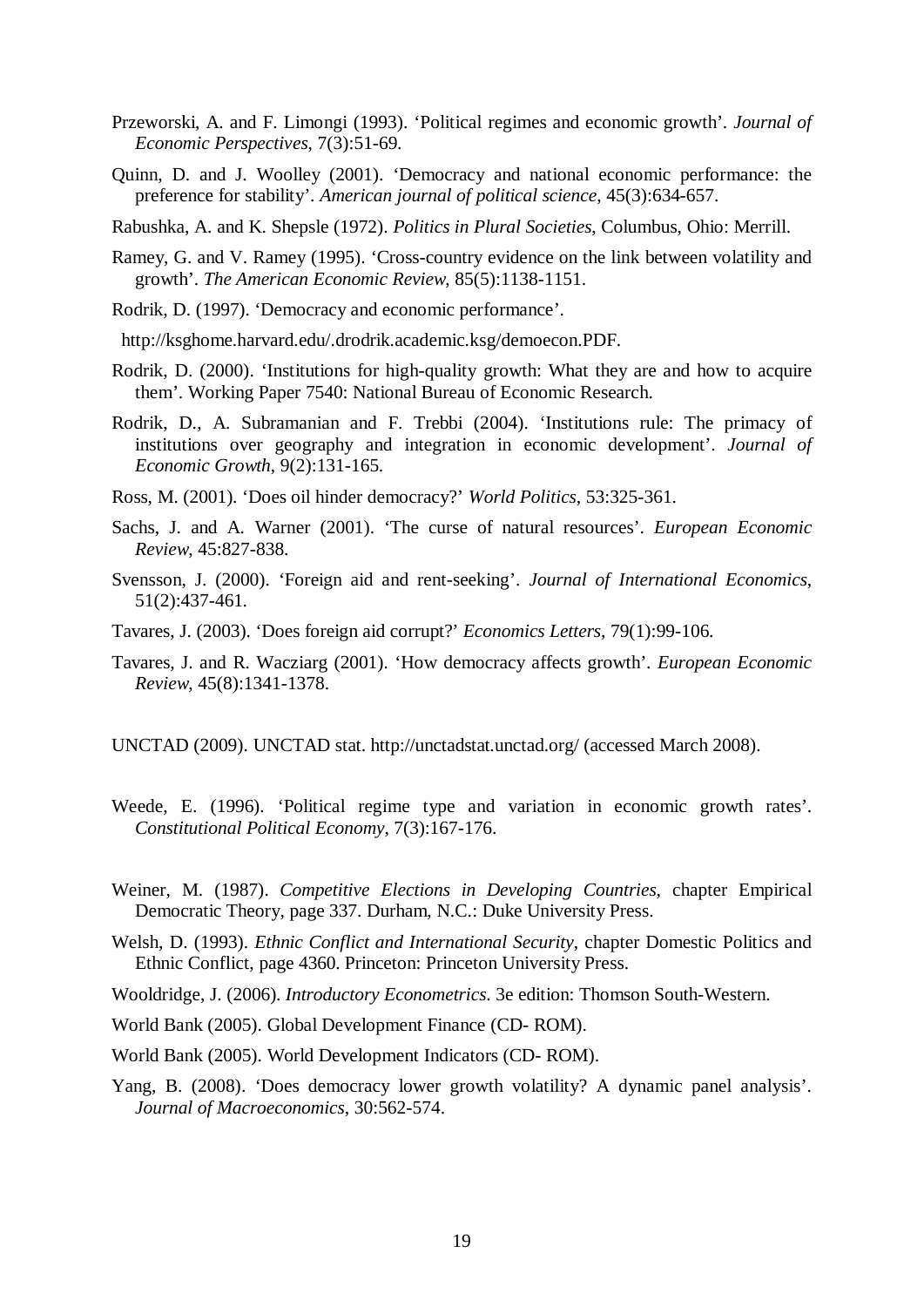## **Appendix A: Description of democracy indicators from Freedom House and Polity IV**

## **The Freedom House democratic index**

The Freedom House index focuses on two aspects of democracy which are political rights and civil liberties. The methodology of assessing democracy consists of ranking each country regarding these two aspects, from 1 (worse democratic situation) to 7 (best democratic situation). Evaluations are made on the basis of the answers to a questionnaire submitted to actors from civil society, political world and the media, which are mostly non-governmental organizations or press. Next, the synthetic index is computed by averaging the index of political rights (proxied through the election mode of the chief of executive and the existence of an electoral framework) and the index of civil liberties (proxied through the freedom of opinion, the freedom of beliefs, the freedom of association, the legitimate state and human rights, the autonomy of people and the economic rights). The questionnaire is made of eight questions about political rights and 14 questions about civil liberties; the scale of each question goes negatively from 1 to 4. Finally, depending of the total score, the two indexes are given a note between 1 and 7.

## **The Polity IV democratic index (polity2)**

The Polity IV project from the University of Maryland provides a database about several indicators of democracy (executive constraints, political participation, openness in recruitment, etc.). The polity2 index is computed by summing an index of democracy (DEMOC) which is positively scaled from 0 to 10, and an index of autocracy (AUTOC) which is positively scaled from -10 to 0. The (DEMOC) index of democracy assesses democracy on the basis of four criteria: competition in political participation, competition and openness in the executive recruitment, and institutional constraints on the executive power. For instance, to assess openness in executive recruitment, assessors will ask whether all people can potentially access the power if elections are free, or whether the powers are hereditary. For instance, in order to assess executive constraints, assessors will be interested in the existence of a legislative power or a constitutional strength. This information is used to give a ranking for each variable. So, political participation will be coded by 3 in cases of competitive situations, by 2 in cases of transitional situations, and by 1 in cases of factional situations. The total score of these different components of democracy will be the score for the DEMOC variable. The AUTOC index of autocracy, which assesses political competition and respect for political liberties, is computed with the same methodology. Thus, situations of repressed competitiveness of participation will be coded by -2, and situations of suppressed competitiveness of participation will be coded by -1. The scale for the DEMOC variable goes positively form -10 to 0. In the end, the polity2 synthetic variable is obtained by summing the two indexes and by normalizing situations that assessors have considered as impossible to assess, like periods of political transitions.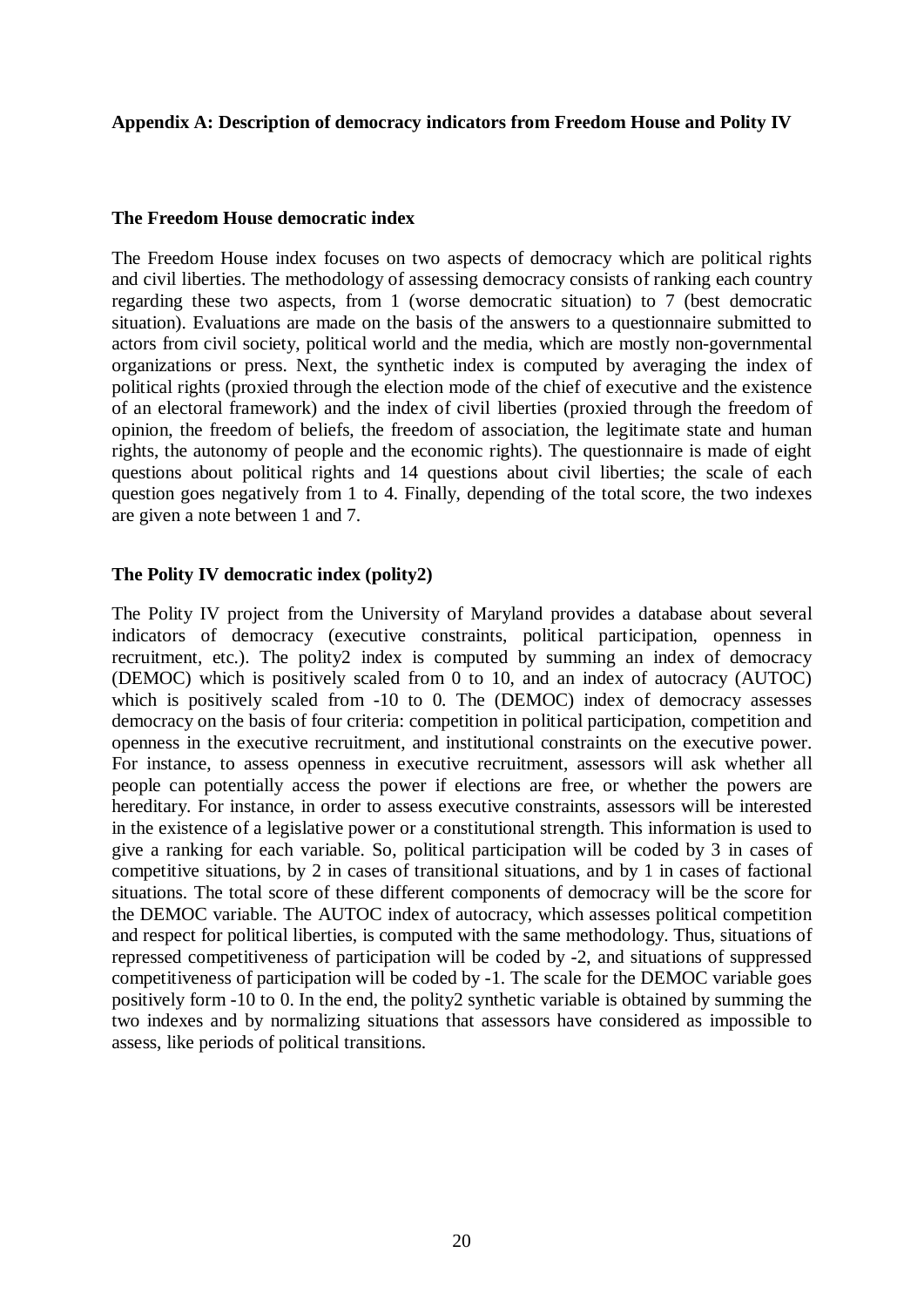## **Appendix B: Data description**

1

**Aid per capita**<sup>17</sup> = Net aggregate official development assistance transfers  $(2004 \text{ US}\$$ millions) per capita (Source: author's calculations from Development Assistance Committee (DAC) online database and World Development Indicators, 2005)

**Aid%GDP**17 = Net aggregate official development assistance transfers (2004 US\$ millions) as share of Gross Domestic Product (Source: author's calculations from Development Assistance Committee (DAC) online database and World Development Indicators, 2005)

**Polity2 index** = Combined democracy and autocracy score, ranged from -10(full autocracy) to +10 (full democracy). (Source: Polity IV project)

**Freedom House index** = Democracy index, ranged from 1(best democratic situation) to +7(worst situation). (Source: Freedom House)

**Terms-of-trade instability** = Net barter terms-of-trade instability (see section 4.2 for the calculation method). (Source: author's calculation)

**Income instability** = instability of GDP per capita (2000 US\$), computed with the calculation method described in section 5.2 (Source: author's calculation)

**Geography** = Distance from equator of capital city measured as abs(latitude)/90. (Source: World Bank (2002)

**Education** = Literacy rate, adult total (percentage of people 15+). (Source: World Development Indicators, 2005)

**Ethnolinguistic fractionalization**= Probability that two persons randomly selected in the population do not belong to the same ethnic group. (Source: Atlas Narodov Mira)

**Settler mortality** = Naural logarithm of estimated European settlers' mortality rate. (Source: Acemoglu, Johnson, and Robinson 2001)

Life expectancy = Life expectancy at birth, for total population (years). (Source: World Development Indicators, 2005 )

**Africa** = Dummy variable taking value 1 if a country belongs to Africa, 0 otherwise. (Source: author)

**Initial income** = Natural logarithm of GDP per capita in 1980 (2000 US dollars and PPP). (Source: World Development Indicators, 2005 )

**Income growth** = Natural logarithm of GDP per capita growth (2000 US dollars and PPP). (Source: World Development Indicators, 2005 ).

## **Base countries sample (71 countries - African countries in bold characters)**

**Algeria**, Argentina, Bahrain, Bangladesh, **Benin**, Bolivia, **Botswana**, Brazil, **Burkina Faso**, **Burundi**, **Cameroon, Central African Rep., Chad**, Colombia, **Congo (Rep.)**, Costa Rica, **Ivory Coast**, Cyprus, Dominican Rep., Ecuador, **Egypt**, El Salvador, Fiji, **Ghana**, Guatemala, Honduras, India, Indonesia, Iran, Islamic Rep., Israel, Jamaica, Jordan, **Kenya**, Kuwait, Lao PDR, **Lesotho**, **Liberia**, **Malawi**, Malaysia, **Mali**, **Mauritania**, Mexico, **Morocco**, **Mozambique**, Nepal, Nicaragua, **Niger**, **Nigeria**, Oman, Pakistan, Panama, Paraguay, Peru, Philippines, **Rwanda**, Saudi Arabia, **Senegal**, Singapore, Sri Lanka, **Sudan**, Syrian Arab Republic, Thailand, **Togo**, Trinidad and Tobago, **Tunisia**, Turkey, United Arab Emirates, Uruguay, Venezuela, **Zimbabwe**.

<sup>&</sup>lt;sup>17</sup> Aid includes grants ad concessionary loans with a grant element of more than 25 per cent. Military assistance is excluded.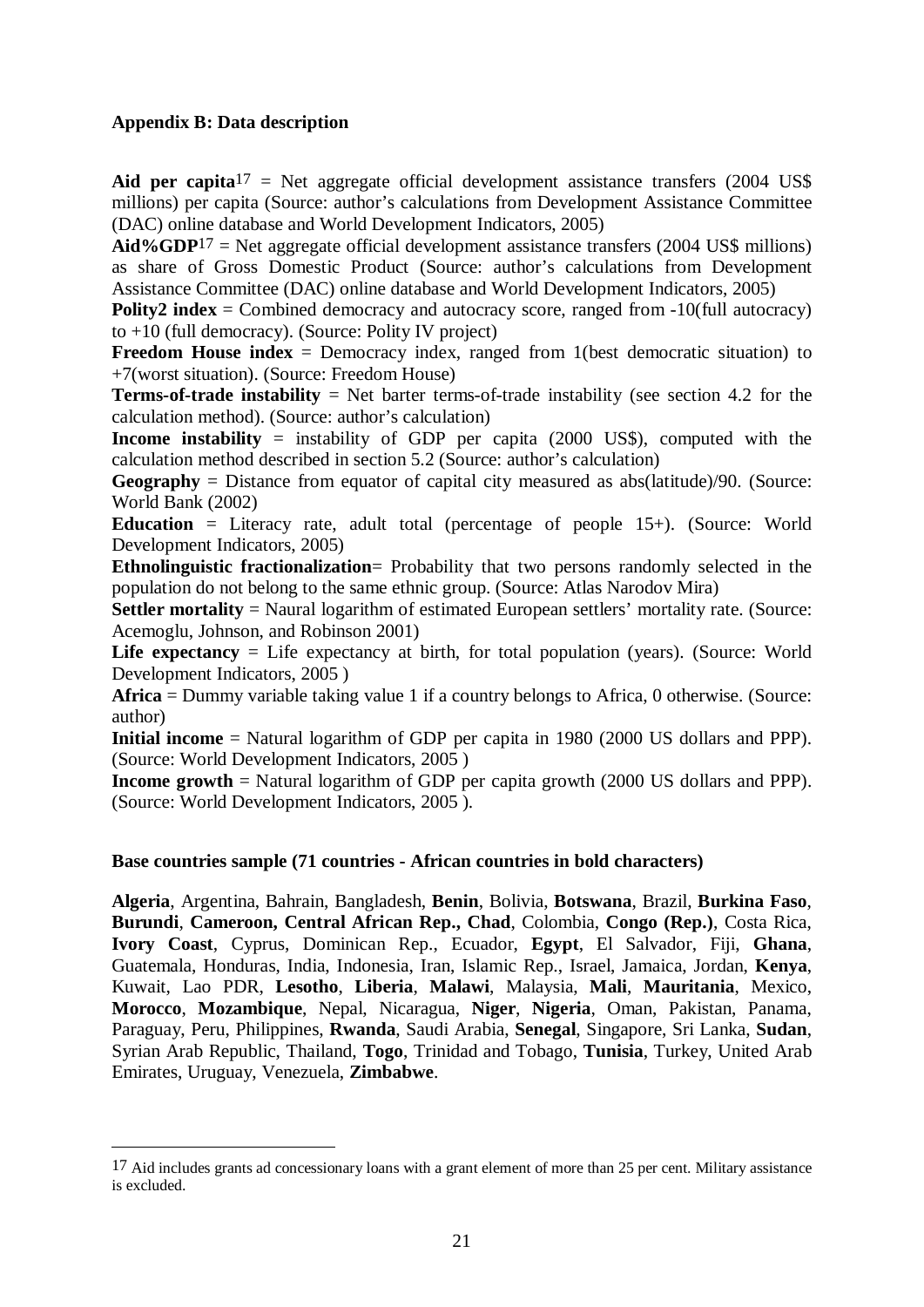# Table 2: Descriptive statistics

|                                            | <b>Obs</b>                       | Mean           | Std. Dev. | Min.     | Max.    |
|--------------------------------------------|----------------------------------|----------------|-----------|----------|---------|
|                                            | A. Aid variables                 |                |           |          |         |
| Net ODA per capita (US\$)                  | 204                              | 54.82          | 71.29     | $-2.40$  | 485.52  |
| Net ODA as per cent. of GDP (%)            | 198                              | .106           | .139      | $-.0002$ | .89     |
|                                            | <b>B.</b> Institutional measures |                |           |          |         |
| Polity2 index                              | 203                              | $-86$          | 6.41      | $-10$    | 10      |
| Freedom House index                        | 204                              | 4.61           | 1.59      | 7        | 1       |
|                                            | C. Terms-of-trade                |                |           |          |         |
| Net barter terms-of-trade                  | 150                              | 113.37         | 42.39     | 26.25    | 397.54  |
| Terms-of-trade instability (12-year trend) | 150                              | 9.53           | 9.33      | 7.63e-06 | 90.22   |
|                                            | D. Countries characteristics     |                |           |          |         |
| Geography                                  | 204                              | 16.84          | 10.92     | $\Omega$ | 39      |
| Education                                  | 168                              | 66.04          | 22.46     | 9.81     | 97.87   |
| Eth. fractionalization                     | 166                              | 47.62          | 29.10     | $\Omega$ | 93      |
| Settler mortality                          | 138                              | 4.90           | 1.06      | 2.43     | 7.98    |
| Life expectancy                            | 203                              | 59.11          | 11.21     | 35.80    | 77.95   |
| Africa                                     | 204                              | 0.45<br>2677.9 | 0.49      | 0        | 1       |
| Initial income                             | 174                              | 6              | 5898.56   | 126.35   | 46473.4 |
| Income growth                              | 193                              | 0.88           | 0.65      | $-0.93$  | 3.37    |

Source: author's calculations.

|              | Aid per cap. | Aid%GDP  | Polity2  |          | Fr.<br>House |         | tot<br>ins. | Income<br>ins. |
|--------------|--------------|----------|----------|----------|--------------|---------|-------------|----------------|
| Aid per cap. | 1.00         |          |          |          |              |         |             |                |
| Aid%GDP      | $0.41*$      | 1.00     |          |          |              |         |             |                |
| Polity2      | $-0.07$      | $-0.22*$ | 1.00     |          |              |         |             |                |
| Fr. House    | 0.02         | $-0.27*$ | $0.88*$  | 1.00     |              |         |             |                |
| tot ins.     | $-0.07$      | 0.06     | $-0.13$  | $-0.17*$ |              | 1.00    |             |                |
| Income ins.  | 0.09         | 0.13     | $-0.18*$ | $-0.19*$ |              | $0.19*$ | 1.00        |                |

#### Table 3: Pair-wise correlation matrix

Note: (\*) 5 per cent level significativity. Terms-of-trade instability and income instability are computed with 12 year trends.

Source: author's calculations.